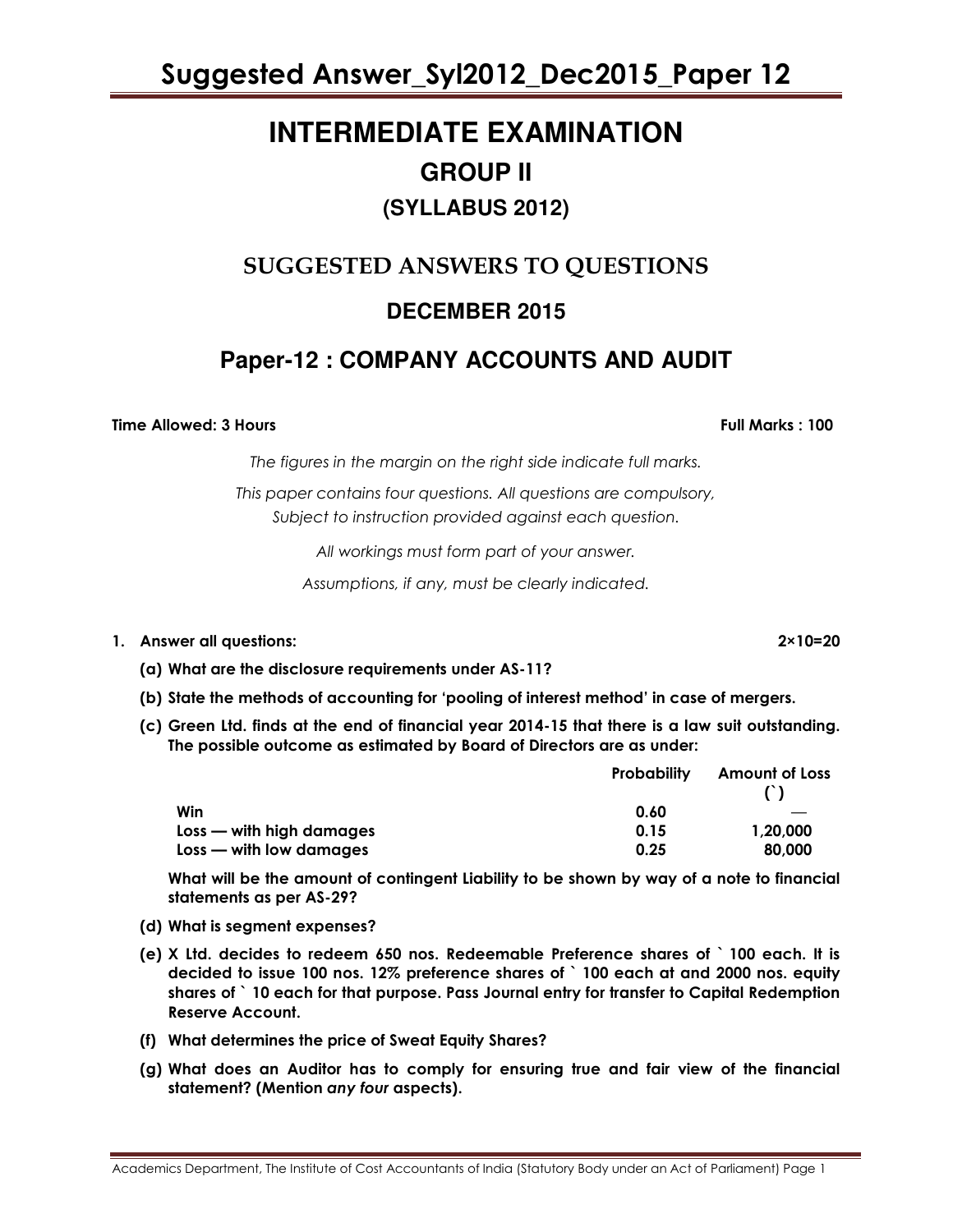- (h) What is meant by Internal Control and Internal Check?
- (i) State the importance of Joint Audit.
- (j) What does SA 230 say about utility and retention of working papers?

### Answer:

### 1. (a) Disclosure requirements under AS - 11

The disclosure requirements under AS - 11 are the following, namely,

- The amount of exchange difference included in the net profit or loss for the period;
- The amount of exchange difference adjusted in the carrying amount of fixed assets during the accounting period;
- The amount of exchange difference in respect of forward contracts to be recognised in the profit / loss for one more subsequent accounting period;
- Foreign Currency risk management policy.

### (b) Method of Accounting under Pooling of Interest method:

Pooling of Interest in the nature of merger includes:

- (a) The assets, liabilities and reserves of the transferor company are to be recorded at their existing carrying amounts and in the same format as it was appearing in the books of the transferor company
- (b) The identity of the reserves of the transferor company is to kept intact in the balance sheet of the transferee company
- (c) Difference between the amounts of share capital issued plus any other additional consideration paid by the transferee company and the amount of the share capital of the transferor company should be adjusted in Reserves.
- (c) According to AS-29 for the purpose of disclosure of contingent liability by way of note, the amount will be:

`

| $0.15 \times 1,20,000 =$ | 18,000 |
|--------------------------|--------|
| $0.25 \times$ 80,000 =   | 20,000 |
|                          | 38,000 |

(d) Segment expense is the aggregate of

- (i) the expense resulting from the operating activities of a segment that is directly attributable to the segment, and
- (ii) the relevant portion of enterprise expense that can be allocated on a reasonable basis to the segment, including expense relating to transactions with other segments of the enterprise.
- (e) Divisible Profits to be utilized & to be t/f to CRR
	- = Nominal Value of Pref. Shares to be redeemed Proceeds of a Fresh Issue of Shares
	- $=$   $65,000 [(100 \times 100) + (2000 \times 10)] =$  35,000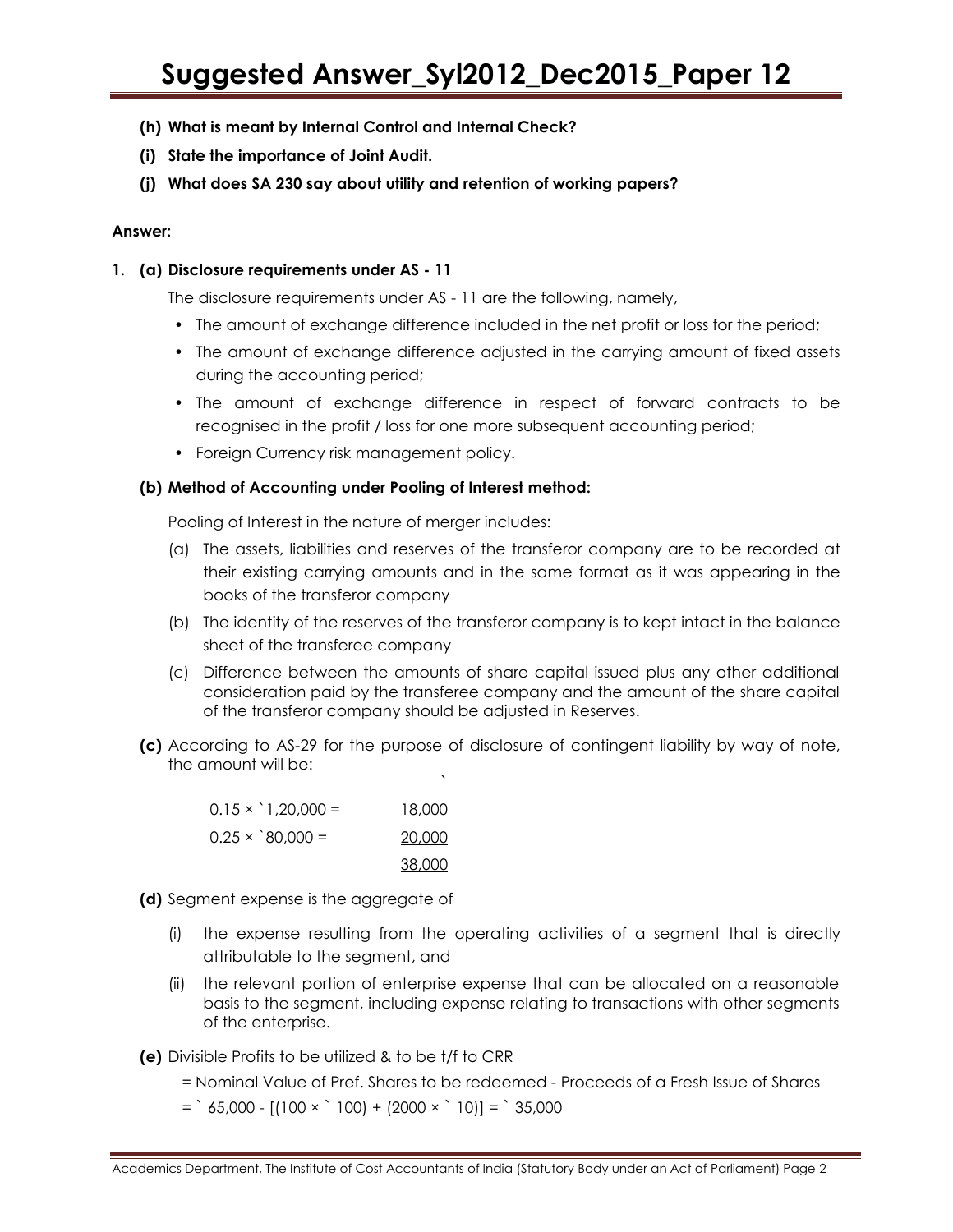| Date | <b>Particulars</b>                                                                                                                  |     | L.F. | Dr. $()$ | $Cr. (^)$ |
|------|-------------------------------------------------------------------------------------------------------------------------------------|-----|------|----------|-----------|
|      | General Reserve A/c                                                                                                                 | Dr. |      | 35,000   |           |
|      | To Capital Redemption Reserve A/c                                                                                                   |     |      |          | 35,000    |
|      | (Being the amount equal to nominal value of<br>Pref. shares redeemed out of free reserves t/f<br>to Capital Redemption Reserve A/c) |     |      |          |           |

### Journal

### (f) Determining the pricing of Sweat Equity Shares

This is covered under Regulation 7 concerning Sweat Equity Shares.

### The price of sweat equity shares shall not be less than the higher of the following —

- The average of the weekly high and low of the closing prices of the related equity shares during last six months preceding the relevant date, or
- The average of the weekly high and low of the closing prices of the related equity shares during the two weeks preceding the relevant date.

### (g) Compliance of an auditor for ensuring true and fair view of the financial statements

The concept of true and fair view is a fundamental concept in the auditing process. Thus what constitutes a true and fair view is a matter of an auditor's judgement in the particular circumstances of the case. In more specific terms, to ensure a true and fair view, an auditor has to see the following aspects, namely

- That the assets are neither overvalued or undervalued according to the accounting principles
- No material asset is omitted
- The charge if any on the assets are disclosed
- Material liability should not be omitted
- The profit and loss account discloses all the matters required to be disclosed by Part II of Schedule III and the balance sheet has been prepared in accordance with part I of Schedule III.
- All unusual exception or non recurring items have been disclosed separately.
- (h) 1. Internal Control is the process designed, implemented and maintained by those charged with governance, management and other personnel to provide reasonable assurance about the achievement of an entity's objectives with regard to reliability of financial reporting, effectiveness and efficiency of operations, safeguarding of assets, and compliance with applicable laws and regulations The term "controls" refers to any aspects of one or more of the components of Internal Control.
	- 2. Internal check has been defined by the Institute of Chartered Accountants of England and Wales as the "checks on day to day transactions which operate continuously as part of the routine system whereby the work of one person is proved independently or is complementary to the work of another the object being the prevention or early detection of errors or fraud".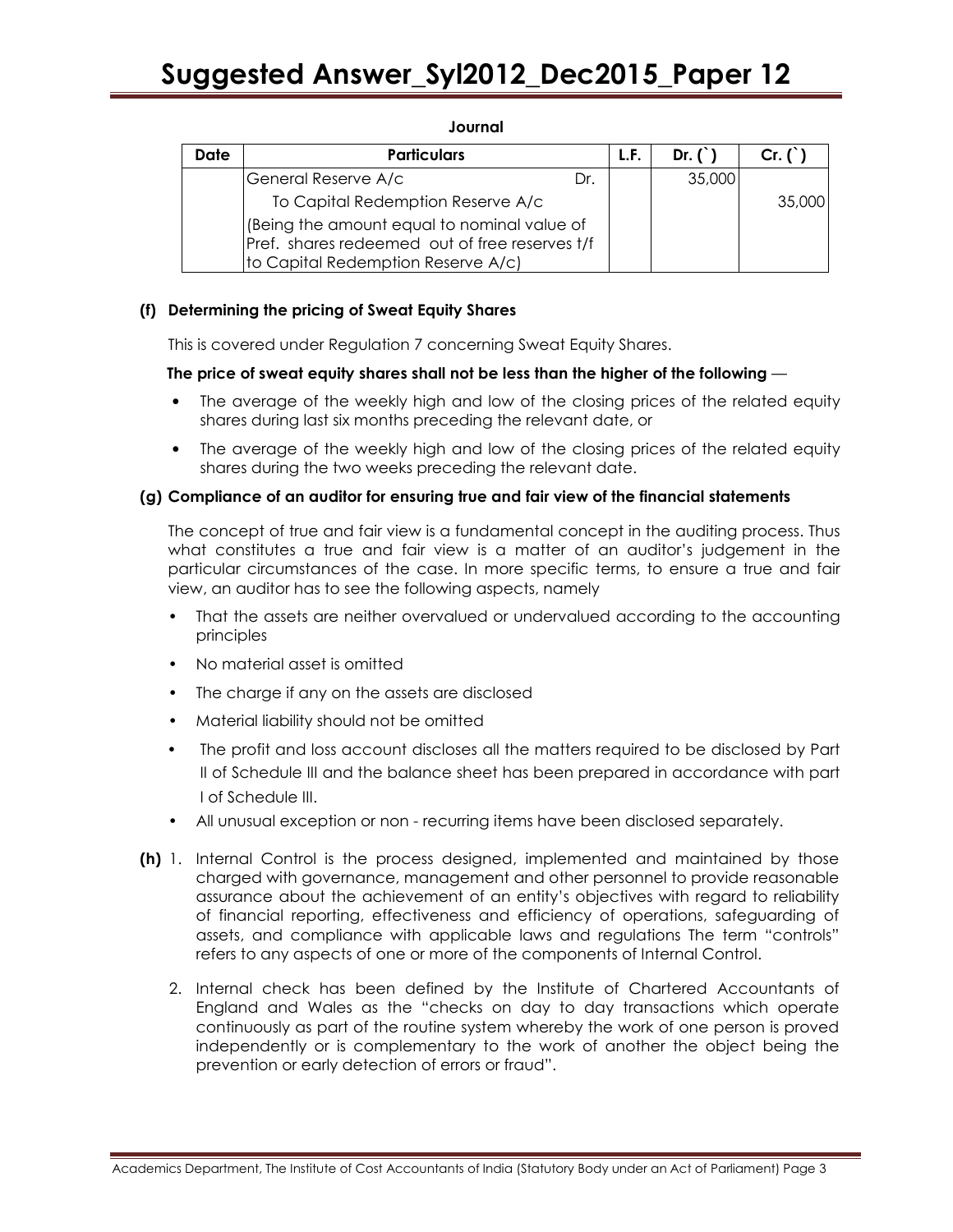### (i) The importance of Joint Audit

Joint Audit implies pooling together resources and expertise of more than one firm of auditors to render an expert job in a given time period which may be difficult to accomplish acting individually. It essentially involves sharing of the total work. This is by itself a great advantage, in specific terms, the importance which emerge out of such audit, are the following:

- 1. Sharing of expertise;
- 2. Advantages of mutual consultation;
- 3. Lower work load;
- 4. Better quality of performance;
- 5. Improved service to the client;
- 6. Displacement of the auditor of the company often obviated;
- 7. In respect of multinational companies, the work can be spread using the expertise of the local firms which are in a better position to deal with detailed work and the local laws and regulations;
- 8. Lower staff deployment cost;
- 9. Lower cost to carry out the work;
- 10. A sense of healthy competition towards a better performance.

| 1. Utility of working<br>papers   | According to SA 230 on 'Audit Documentation' working papers help<br>in planning and performance of the audit, supervision and review of<br>the audit work and provide evidence of the audit work performed to<br>support the auditor's opinion.                                                                                                                                                                                                                                                       |
|-----------------------------------|-------------------------------------------------------------------------------------------------------------------------------------------------------------------------------------------------------------------------------------------------------------------------------------------------------------------------------------------------------------------------------------------------------------------------------------------------------------------------------------------------------|
| 2. Retention of<br>working papers | Working papers should be retained, long enough, for a period of<br>time sufficient to meet the needs of his practice and satisfy any legal<br>or professional requirement of record retention. SQC 1 requires firms<br>to establish policies and procedures for the retention of engagement<br>documentation. The retention period for audit engagements<br>ordinarily is no shorter than seven years from the date of the auditor's<br>report, or, if later, the date of the group auditor's report. |

2. Answer any two questions from (a), (b) and (c): 8×2=16

- (a) (i) Goods purchased on 24.02.2015 of US \$ 1,000 for which payment made on 05.06.2015. Exchange Rate on 24.02.2015 ` 61.60 per US \$, on 31.03.2015 ` 62.00 per US \$ and on 05.06.2015 `62.50 per US \$. State the Accounting Treatment at the date of transaction, reporting date and settlement date as per AS-11. 4
	- (ii) Explain the treatment of the following: 4
		- 1. ` 100 lakhs received from the Central Govt, as subsidy for setting up a Plant in backward area. Cost of Plant ` 500 lakhs.
		- 2. ` 50 lakhs received from the State Govt, a Grant for setting up a Water Treatment Plant. Cost of Plant ` 150 lakhs.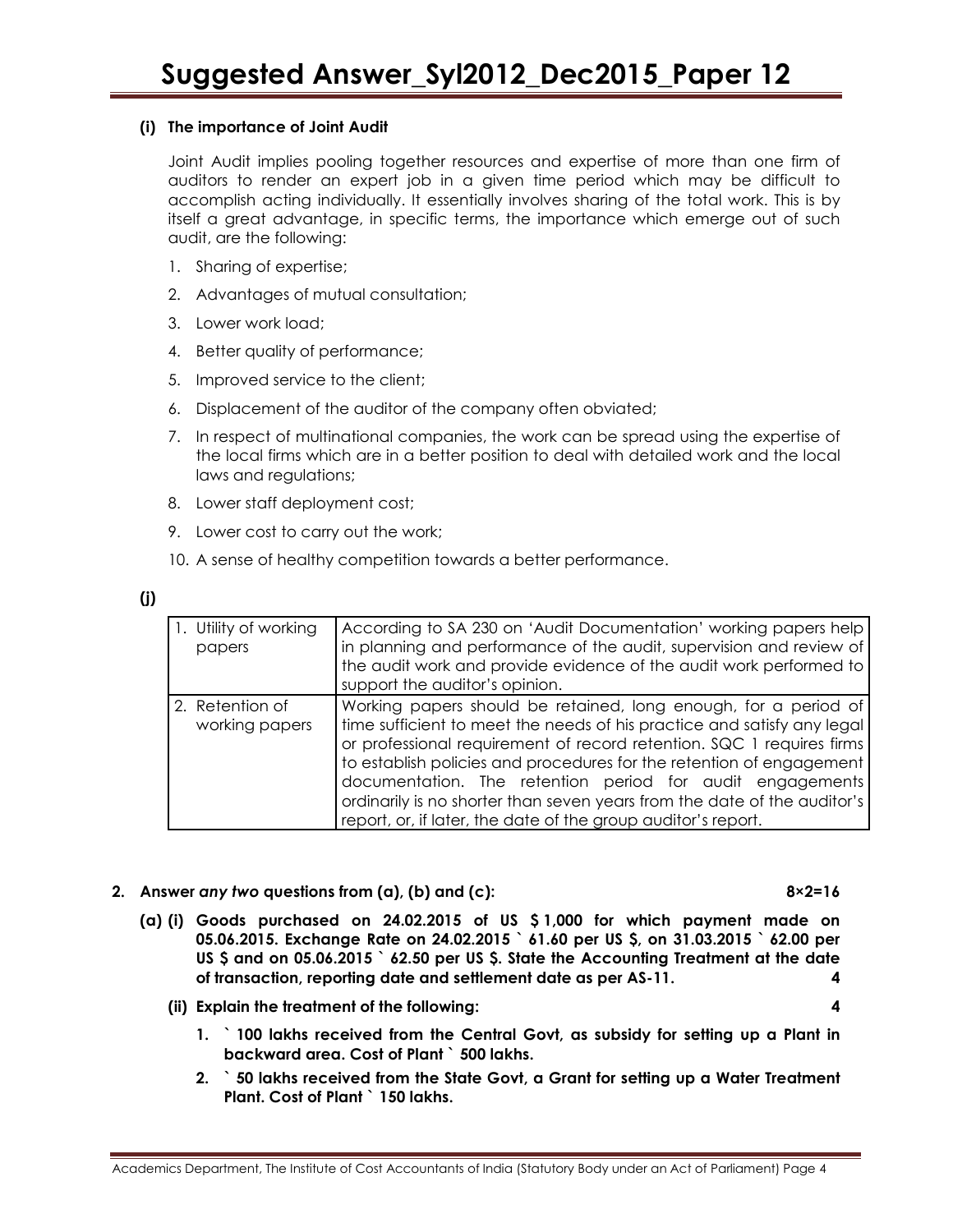- 3. ` 25 lakhs received from the Local Authority for providing medical facilities to the employees.
- 4. Received Land worth ` 100 lakhs free of cost from the State Govt.
- (b) (i) As on 1st April, 2014 the Fair Value of Plan Assets was ` 2,00,000 in respect of a pension plan of Bharat & Tushar Ltd. The plan paid out benefits of ` 25,000 and received inward contributions of ` 55,000. On 31st March, 2015 the Fair Value of Plan Assets was ` 3,00,000. On 1st April, 2014 the company made the following estimates, based on its market studies, understanding and prevailing prices:

Interest & Dividend Income, after tax payable by the fund 11.25%, Realized and Unrealized Gains on plan assets (after tax) 3%. Fund Administrative Costs 4%. Calculate expected return on plan assets for the year. (Equivalent compounding interest rate = 5%) 4

(ii) Rajarshi Management Institute furnishes you the following information in respect of Development Fund in the year 2013-2014:

| <b>Particulars</b>                                                   | Amount<br>in lakhs |
|----------------------------------------------------------------------|--------------------|
| Govt. grant received for construction of building                    | 40                 |
| Private grant for acquisition of land                                | 30                 |
| Transfer from unrestricted fund for purchase of furniture            | 5                  |
| Income from fixed deposit (Fixed Deposit for one year ) 40<br>lakhs) | 2                  |
| <b>Cost of land</b>                                                  | 10                 |
| Advance payment made for acquisition of further land                 | $\mathbf 2$        |
| Payment made to construction of Building                             | 10                 |

 Prepare a Statement of changes in balance of Development Fund for the year 2013- 2014 and Balance Sheet for the Development Fund as on 31.03.2014. 4

(c) (i) Manoj Ltd. has taken the assets on lease from PQR Ltd. The following information is given as under:

| Lease Term                                                                                   | $= 4$ years                              |
|----------------------------------------------------------------------------------------------|------------------------------------------|
| Fair Value at the inception of lease                                                         | $=$ 16,00,000                            |
| Lease Rent                                                                                   | $=$ 5,00,000 p.a. at the end of the year |
| Guaranteed Residual Value                                                                    | $=$ 1,00,000                             |
| <b>Expected Residual Value</b>                                                               | $=$ 2,00,000                             |
| <b>Implicit Interest Rate</b>                                                                | $= 15\%$                                 |
| $M_{\alpha}$ , $\alpha$ is the expect $\alpha$ increase income (Discount frotox V, 1 00/0/ 0 |                                          |

Work out Unearned Finance Income. (Discount factors Yr. 1 – 0.8696, 2 – 0.7561, 3 – 0.6575 and Yr. 4 – 0.5718). 4

(ii) State the advantages of Accounting Standards. 4

#### Answer:

### 2. (a) (i) Accounting Treatment at the Date of Transaction

As per para 9 of AS 11 on 'The Effects of Changes in Foreign Exchange Rates', a foreign currency transaction should be recorded, on initial recognition in the reporting currency, by applying to the foreign currency amount the exchange rate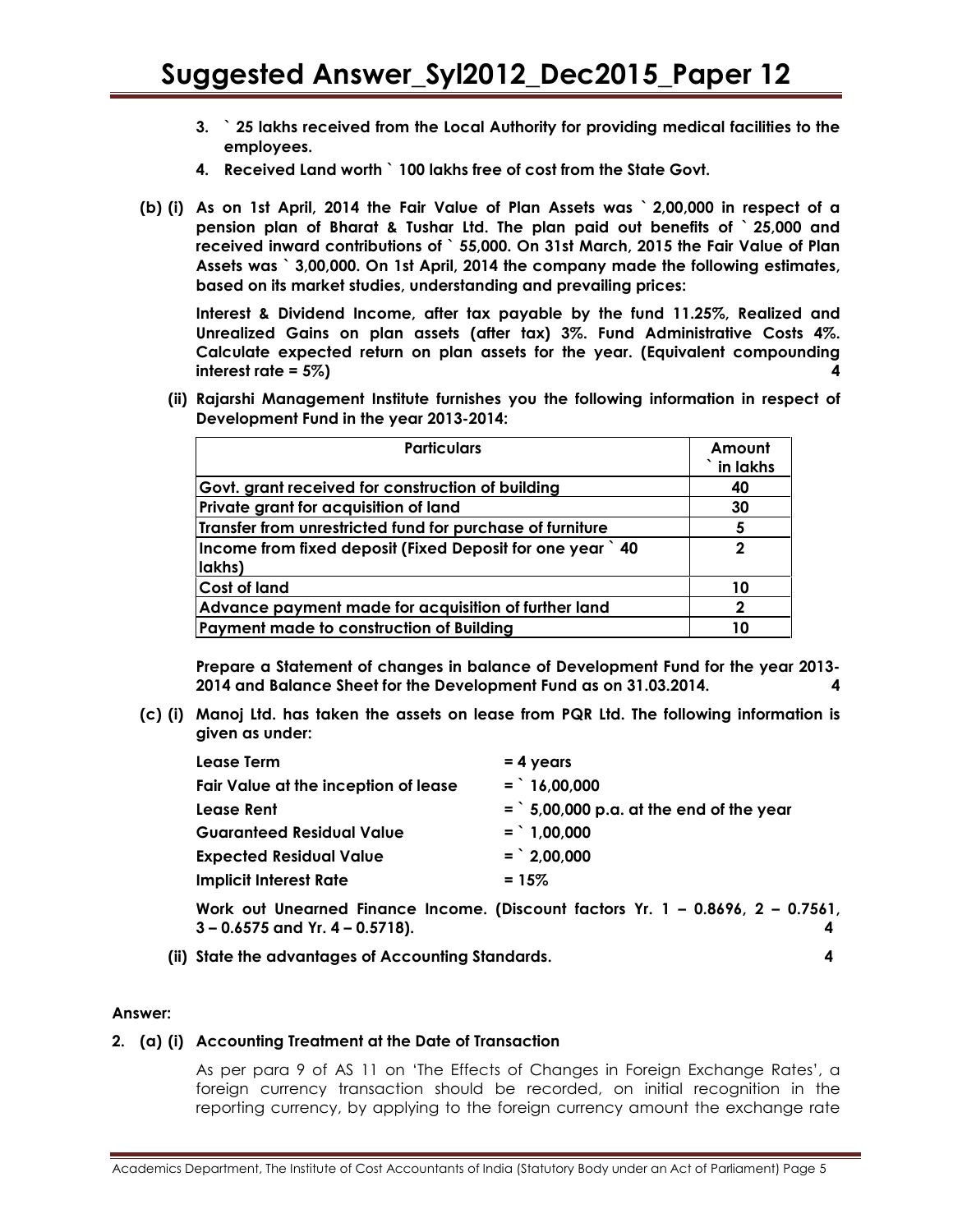at the date of the transaction. Accordingly, Goods purchased and corresponding Creditors would be recorded at ` 61,600 [i.e. 1,000 x ` 61.60]

### Accounting Treatment at the Reporting Date

As per para 11 of AS 11, at balance sheet date all monetary items should be reported using the Closing Rate. Accordingly,

- 1. Closing Creditors will be reported at `62,000 [i.e. 1,000 x `62,00]
- 2. Exchange Loss of ` 400 [i.e. ` 62,000 ` 61,600] should be debited in Profit and Loss Account for the year 2014-2015.

### Accounting Treatment at the Settlement Date

Exchange Differences on settlement of monetary items should be transferred to Profit and Loss Account as gain or loss, Accordingly, Exchange Difference of ` 500 [i.e. ` 62,500 - ` 62,000] should be debited in Profit and Loss Account for the year 2015- 2016.

- 2. (a) (ii) 1. As per AS 12, Government grants of the nature of promoters' contribution should be credited to capital reserve and treated as a part of shareholders' funds. In this case grant of ` 100 lakhs is in nature of promoters' contribution hence it should be credited to Capital Reserve which can neither be distributed as divided nor it can be considered as deferred income.
	- 2. As per AS 12, the Grant relating to a specific fixed asset is shown as a deduction from the gross value of the asset concerned to arrive at book value. Grant of ` 50 lakhs will be deducted from the cost of the asset and the asset will be shown at ` 100 lakhs (i.e. ` 150 lakhs - ` 50).
	- 3. As per AS 12, it is a revenue grant and should be shown in the Profit and Loss A/c. However, if the facilities are provided over a period of more than one year, it may be treated as deferred income and then taken to Profit and Loss A/c on a systematic basis.
	- 4. As per AS 12, Asset received free of cost should be recorded at a nominal value. Land should be recorded at a nominal value.

|     | <b>Particulars</b>                                         |                     |
|-----|------------------------------------------------------------|---------------------|
| (a) | <b>Actual Returns on Plan Assets</b>                       |                     |
|     | A. Closing Balance of Fair Value of Plan Assets            | 3,00,000            |
|     | <b>B. Add: Benefits Paid</b>                               | $^{\degree}$ 25,000 |
|     | C. Less: Contributions Received                            | 55,000)             |
|     | D. Less: Opening Balance of Fair Value of Plan Assets      | 2,00,000)           |
|     | E. Actual Return on Plan Assets                            | 70,000              |
| (b) | Expected Rate of Return = $11.25\% + 3\% - 4\% = 10.25\%$  |                     |
| (c) | <b>Expected Returns on Plan Assets</b>                     |                     |
|     | A. Return on Opening Balance of Fair Value of Plan Assets  | 20,500              |
|     | $\int$ 2,00,000 x 10.25% x 12/12]                          |                     |
|     | <b>B. Return on Net Contributions Received</b>             | 1,500               |
|     | [Contributions - Benefits Paid] [(`55,000 - `25,000) x 5%] |                     |

### 2. (b) (i)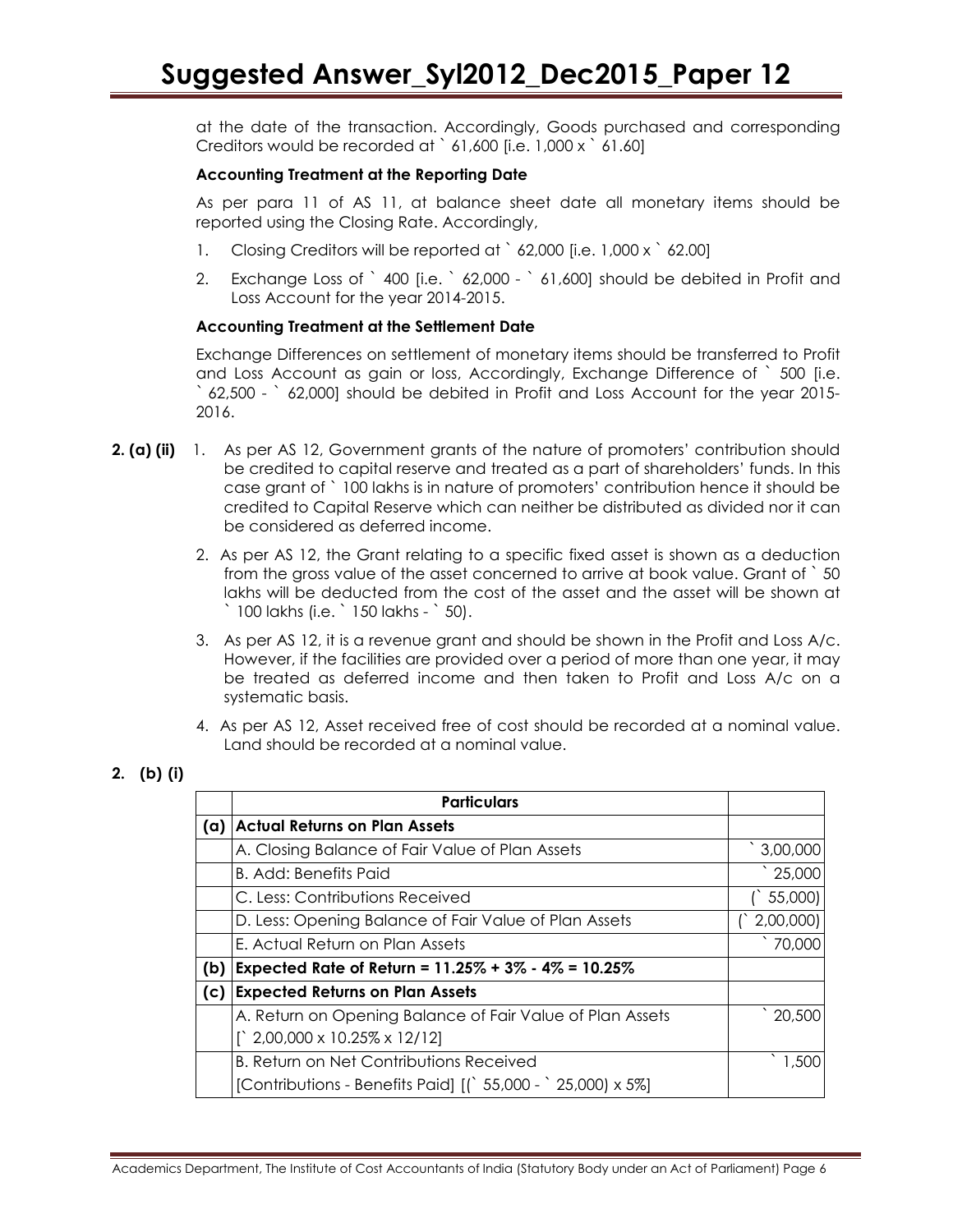| C. Expected Return on Plan Assets [A+B]                       |  |
|---------------------------------------------------------------|--|
| <b>Note:</b> Equivalent Half Yearly Compounding Interest Rate |  |
| $=\sqrt{(1+Expected Rate of Return - 1)}$                     |  |
| $= \sqrt{(1+0.1025)} - 1 = 0.05$ or 5%                        |  |

# 2. (b) (ii)

## (a) Statement of Changes in Balance of Development Fund

| <b>Particulars</b>              | Amt. in Lakhs |
|---------------------------------|---------------|
| <b>Government Grant</b>         |               |
| <b>Private Grant</b>            |               |
| Transfer from Unrestricted fund |               |
| Income from Fixed deposit       |               |
| Less: Payments Cost of Land     |               |
|                                 |               |

### (b) Balance Sheet for the Development Fund as at 31.03.2014

| <b>Liabilities</b>       | Amount    | <b>Assets</b>              | Amount    |
|--------------------------|-----------|----------------------------|-----------|
|                          | in Lakhs) |                            | in Lakhs) |
| Development Fund Balance |           | 67 Advance payment of land |           |
|                          |           | <b>Fixed Deposit</b>       |           |
|                          |           | Construction of Building   |           |
|                          |           | Cash at Bank               |           |
|                          | 67        |                            |           |

### (c) Balance of Cash and Bank Receipts

| <b>Particulars</b>                      | in Lakhs       |
|-----------------------------------------|----------------|
| <b>Government Grant</b>                 | 40             |
| <b>Private Grant</b>                    | 30             |
| Transfer from unrestricted fund         | 5              |
| Income from Fixed Deposit               | $\overline{2}$ |
|                                         | 77             |
| Less: Payments                          |                |
| Land<br>10                              |                |
| Adv. for land<br>◠                      |                |
| <b>Fixed Deposit</b><br>40              |                |
| Contractors<br>10                       | 62             |
| <b>Balance of Cash and Bank Balance</b> | 15             |

2. (c) (i) Lessor should recognise asset given under lease of net investment in lease.

Net Investment in lease = Gross Investment - Unearned Finance Income

### Gross Investment

= MLP + Guaranteed Residual Value + Unguaranteed Residual Value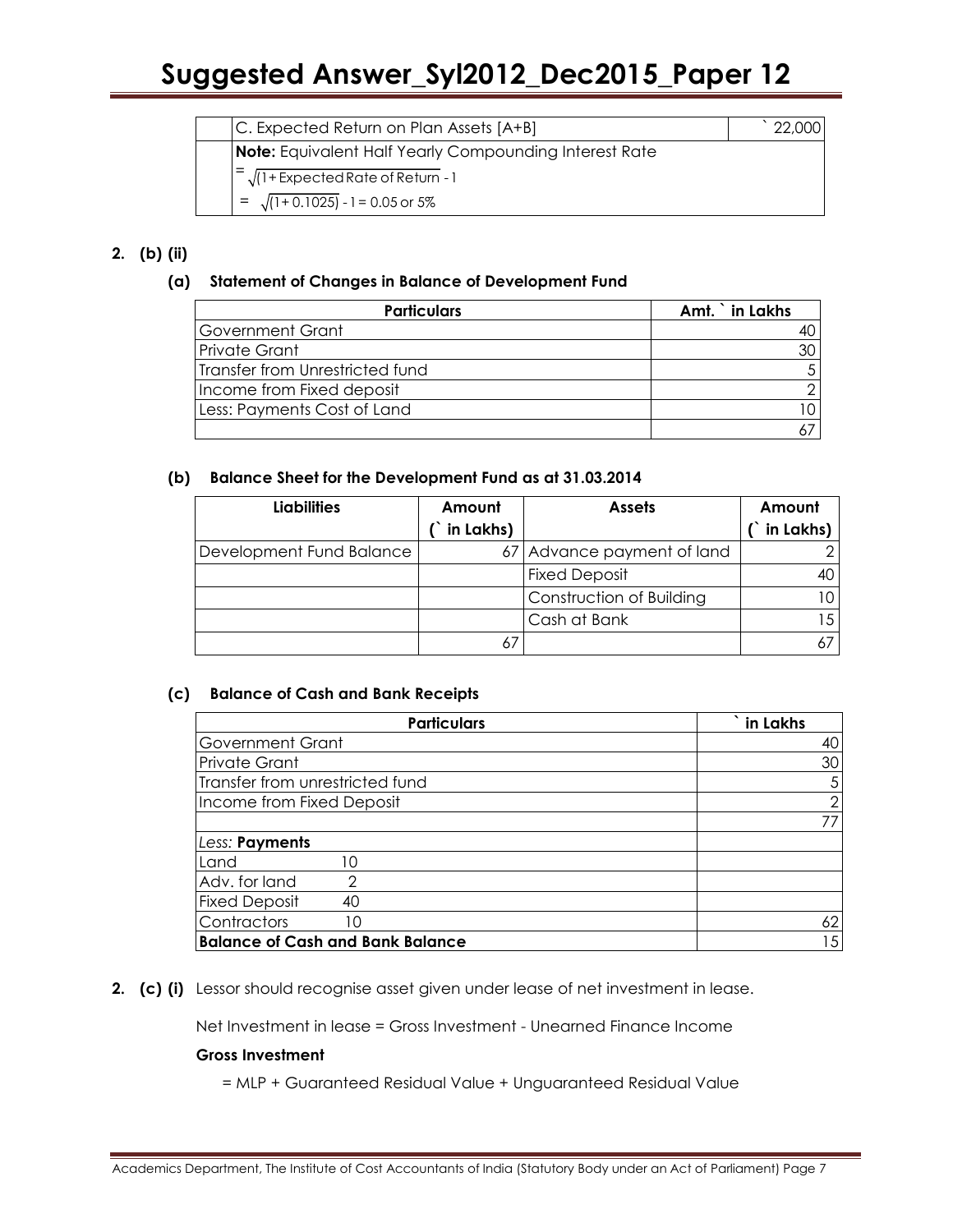$=$   $20,00,000 +$   $1,00,000 +$   $1,00,000$ 

### $=$  22,00,000

Unearned finance Income = Gross Investment - Present Value of Gross Investment

| Year | <b>Value of MLP</b> | <b>Gross Investment</b><br>discount factor | <b>Present Value</b> |
|------|---------------------|--------------------------------------------|----------------------|
|      | 5,00,000            | 0.8696                                     | 4,34,800             |
|      | 5,00,000            | 0.7561                                     | 3,78,050             |
|      | 5,00,000            | 0.6575                                     | 3,28,750             |
|      | 7,00,000            | 0.5718                                     | 4,00,260             |
|      | 22,00,000           |                                            | 15,41,860            |

Unearned Finance income =  $22,00,000 - 15,41,850 = 6,58,140$ 

- 2. (c) (ii) Following are the advantages of Accounting Standards:
	- 1. It provides the accountancy profession with useful working rules.
	- 2. It assists in improving quality of work performed by accountant.
	- 3. It strengthens the accountant's resistances against the pressure from directors to use accounting policy which may be suspect in that situation in which they perform their work.
	- 4. It ensures the various users of financial statements to get complete crystal information on more consistencies.

### 3. Answer any two questions from  $(a)$ ,  $(b)$  and  $(c)$ : 16×2=32

### (a) (i) The summarized Balance Sheet of Srishti Ltd. as on  $31st$  March, 2015 was as follows:

| <b>Liabilities</b>             | Amount             | <b>Assets</b>                  | Amount    |
|--------------------------------|--------------------|--------------------------------|-----------|
|                                |                    |                                |           |
| Equity Shares (`10)            | 30,00,000 Goodwill |                                | 5,00,000  |
| <b>Export Profit Reserves</b>  |                    | 8,50,000 Tangible Fixed Assets | 30,00,000 |
| <b>General Reserves</b>        |                    | 50,000   Inventories           | 10,40,000 |
| <b>Profit and Loss Account</b> |                    | 5,50,000 Trade Receivables     | 1,80,000  |
| 9% Debentures                  |                    | 5,00,000 Gash & Bank           | 2,80,000  |
| <b>Trade Payables</b>          |                    | 1,00,000 Preliminary Expenses  | 50,000    |
|                                | 50,50,000          |                                | 50,50,000 |

On 01.04.2015 Anu Ltd. agreed to absorb the business of Srishti Ltd. on the following terms:

- (a) To issue 4,50,000 Equity Shares of  $\degree$  10 each  $@$   $\degree$  15 per share.
- (b) To make cash payment equivalent to ` 2.50 for every share in Srishti Ltd.
- (c) To issue such an amount of fully paid 8% Debentures in Anu Ltd. at 96% as is sufficient to discharge 9% Debentures in Srishti Ltd. at a premium of 20%.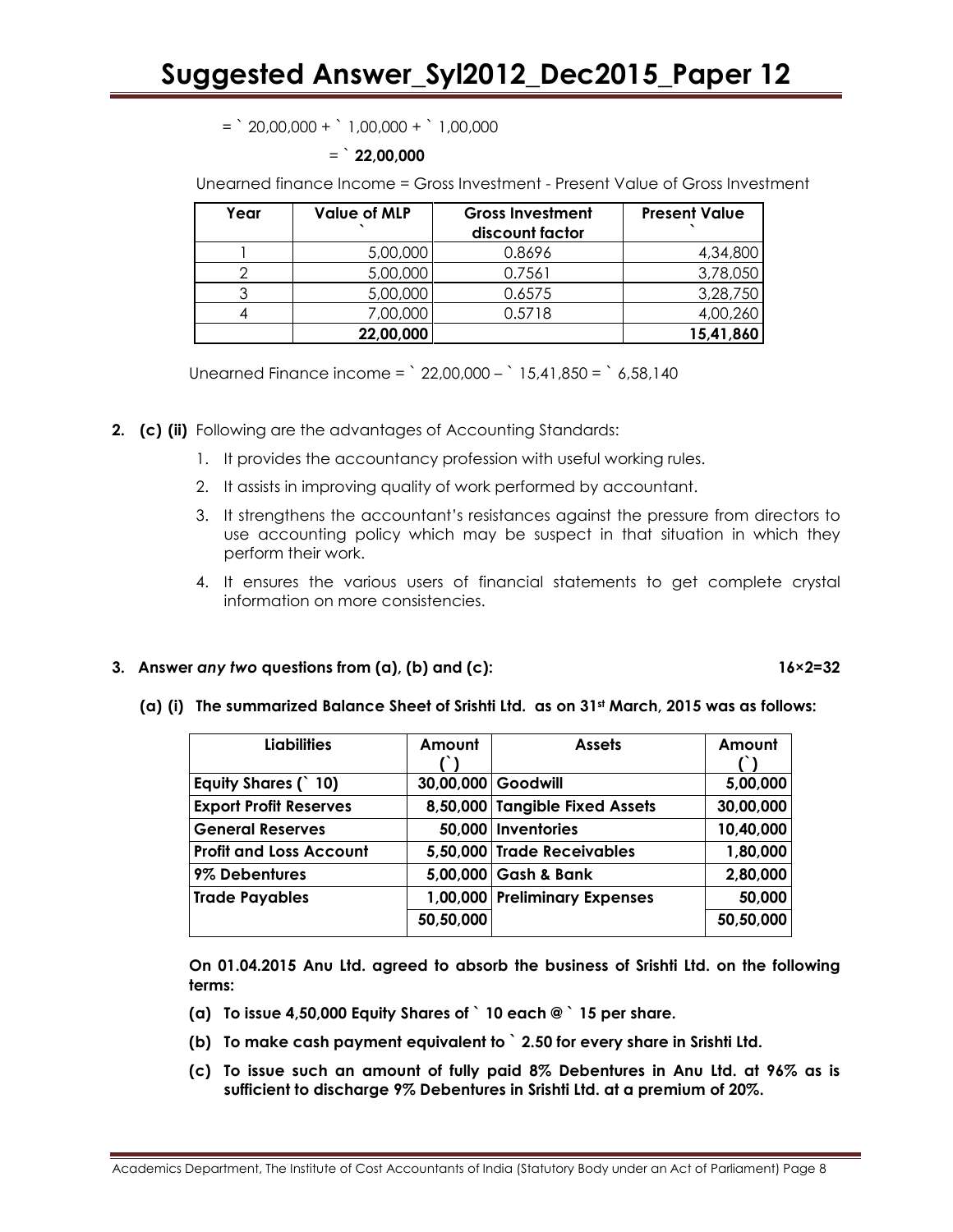- (d) To take over the Tangible Fixed Assets at 100% more than the book value, Inventories at ` 7,10,000 and Trade Receivables at their face value subject to a provision of 5% for doubtful debts.
- (e) To reimburse Liquidation cost of Srishti Ltd. to the extent of `50,000. The actual cost of liquidation of Srishti Ltd. was ` 75,000.
- (f) Statutory Reserves are to be maintained for 1 more year.

You are required to:

- (i) prepare Realisation Account, Purchasing Company's Account, Shareholders Account and Debenture Account, and
- (ii) pass Journal Entries in the books of Purchasing Company regarding acquisition of business. 8
- (ii) From the following information, prepare a Cash Flow Statement:

| <b>Particulars</b>                                     | <b>Note</b>  | 31.03.2015 31.03.2014 |           |
|--------------------------------------------------------|--------------|-----------------------|-----------|
| <b>I. EQUITY AND LIABILITIES</b>                       |              |                       |           |
|                                                        |              |                       |           |
| (1) Shareholders'Funds                                 |              |                       |           |
| (a) Share Capital                                      |              | 12,50,000             | 10,00,000 |
| (b) Reserves and Surplus                               | 1            | 4,90,000              | 4,00,000  |
| <b>Non-Current Liabilities (Long Term Loan)</b><br>(2) |              | 4,00,000              | 5,00,000  |
| (3) Current Liabilities                                |              |                       |           |
| <b>Trade Payables</b>                                  |              | 4,00,000              | 5,00,000  |
| Short-term Provisions (Provision for tax)              |              | 60,000                | 50,000    |
| Total                                                  |              | 26,00,000             | 24,50,000 |
| II. ASSETS                                             |              |                       |           |
| (1) Non-Current Assets                                 |              |                       |           |
| <b>Tangible Fixed Assets</b>                           | $\mathbf{2}$ | 13,00,000             | 11,50,000 |
| <b>Non-Current Investments</b>                         |              | 50,000                | 1,00,000  |
| (2) Current Assets                                     |              |                       |           |
| <b>Inventories</b>                                     |              | 2,80,000              | 3,00,000  |
| <b>Trade Receivables</b>                               |              | 4,20,000              | 4,00,000  |
| <b>Cash &amp; Cash Equivalents</b>                     |              | 5,50,000              | 5,00,000  |
| Total                                                  |              | 26,00,000             | 24,50,000 |

### Balance Sheet As at …

#### Note 1: Reserves and Surplus

| <b>Particulars</b>         | 31.03.2015 | 31.03.2014 |
|----------------------------|------------|------------|
| <b>Profit and Loss A/c</b> | 4,80,000   | 4,00,000   |
| <b>Capital Reserve</b>     | 10,000     |            |
|                            | 4,90,000   | 4,00,000   |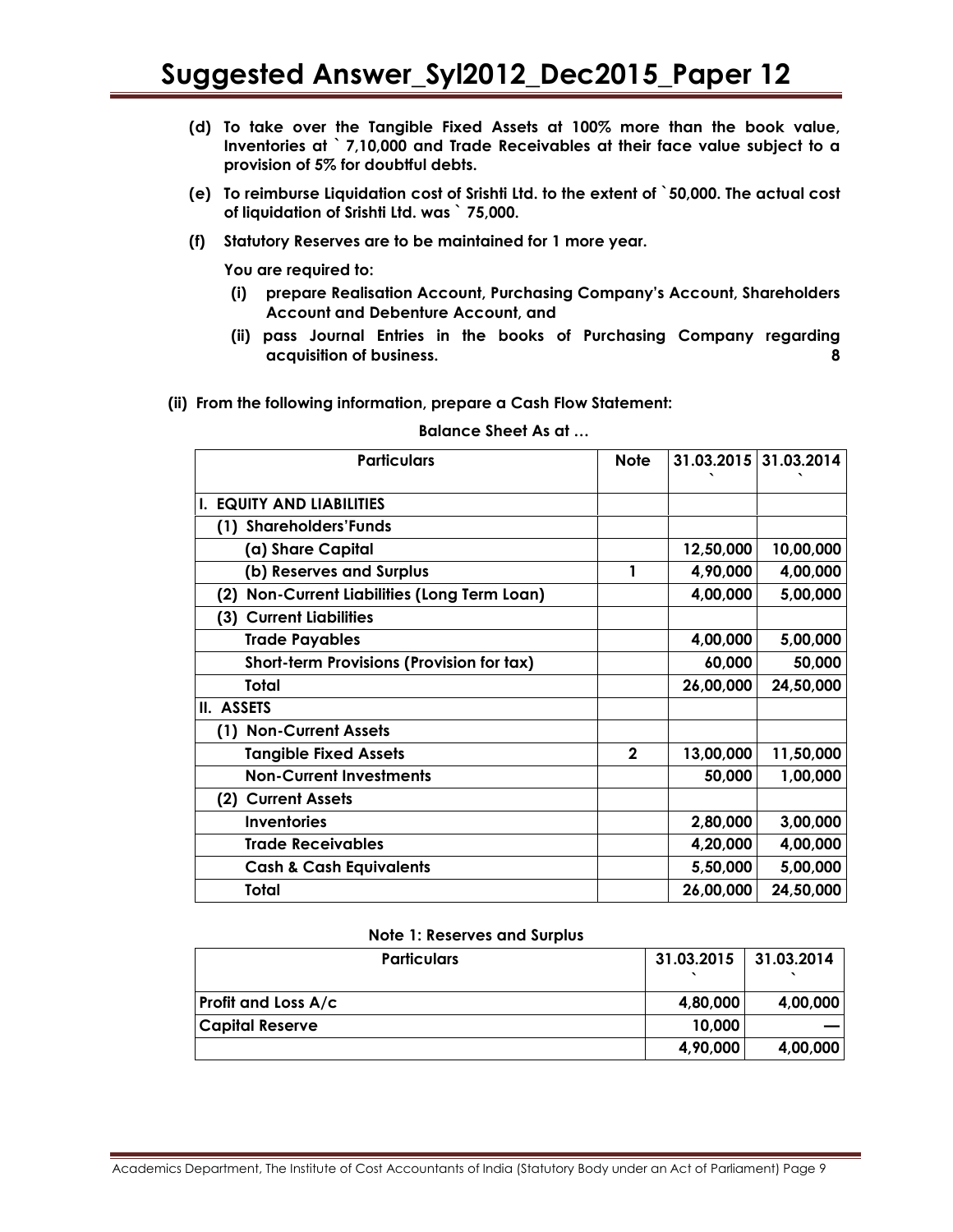| <b>Particulars</b> | 31.03.2015 | 31.03.2014 |
|--------------------|------------|------------|
| Land & Building    | 3,80,000   | 4,00,000   |
| <b>Machinery</b>   | 9,20,000   | 7,50,000   |
|                    | 13,00,000  | 11,50,000  |

### Note 2: tangible Fixed Assets

Additional Information:

- (1) Depreciation written off on land and building ` 20,000.
- (2) The company sold some investment at a profit of ` 10,000, which was credited to Capital Reserve.
- (3) Income-tax provided during the year ` 55,000.
- (4) During the year the company purchased a machinery for ` 2,25,000. They paid ` 1,25,000 in cash and issued 10,000 equity shares of ` 10 each at par.

You are required to prepare a Cash Flow Statement for the year ended 31st March, 2015 by using indirect method. 8

| Liabilities:                      |             |
|-----------------------------------|-------------|
| Issued and paid-up-capital:       |             |
| 6,00,000 equity shares of 10 each | 60,00,000   |
| <b>General Reserve</b>            | 2,00,000    |
| <b>Securities Premium</b>         | 10,000      |
| 10% Debentures                    | 28,00,000   |
| <b>Sundry Creditors</b>           | 31,20,000   |
|                                   | 1,21,30,000 |
| Assets:                           |             |
| Land & Building                   | 12,60,000   |
| <b>Plant &amp; Machinery</b>      | 47,00,000   |
| <b>Furniture and fittings</b>     | 7,00,000    |
| Investments                       | 7,40,000    |
| <b>Stock</b>                      | 24,00,000   |
| <b>Sundry Debtors</b>             | 11,80,000   |
| <b>Cash &amp; Bank</b>            | 11,50,000   |
|                                   | 1,21,30,000 |

(b) (i) The following was the Balance Sheet of Fortune Ltd. as on  $31<sup>st</sup>$  March, 2015:

On 1st April, 2015, the Shareholders of the Company have approved the scheme of buy-back of equity shares as under:

- (i)  $15\%$  of the equity shares would be bought-back at  $\degree$  11 per share.
- (ii) Balance in the General Reserve and Securities Premium Account may be fully utilized.
- (iii) Issue 12% redeemable preference shares of ` 10 each as per the requirements. Pass necessary journal entries to record the above transactions. 8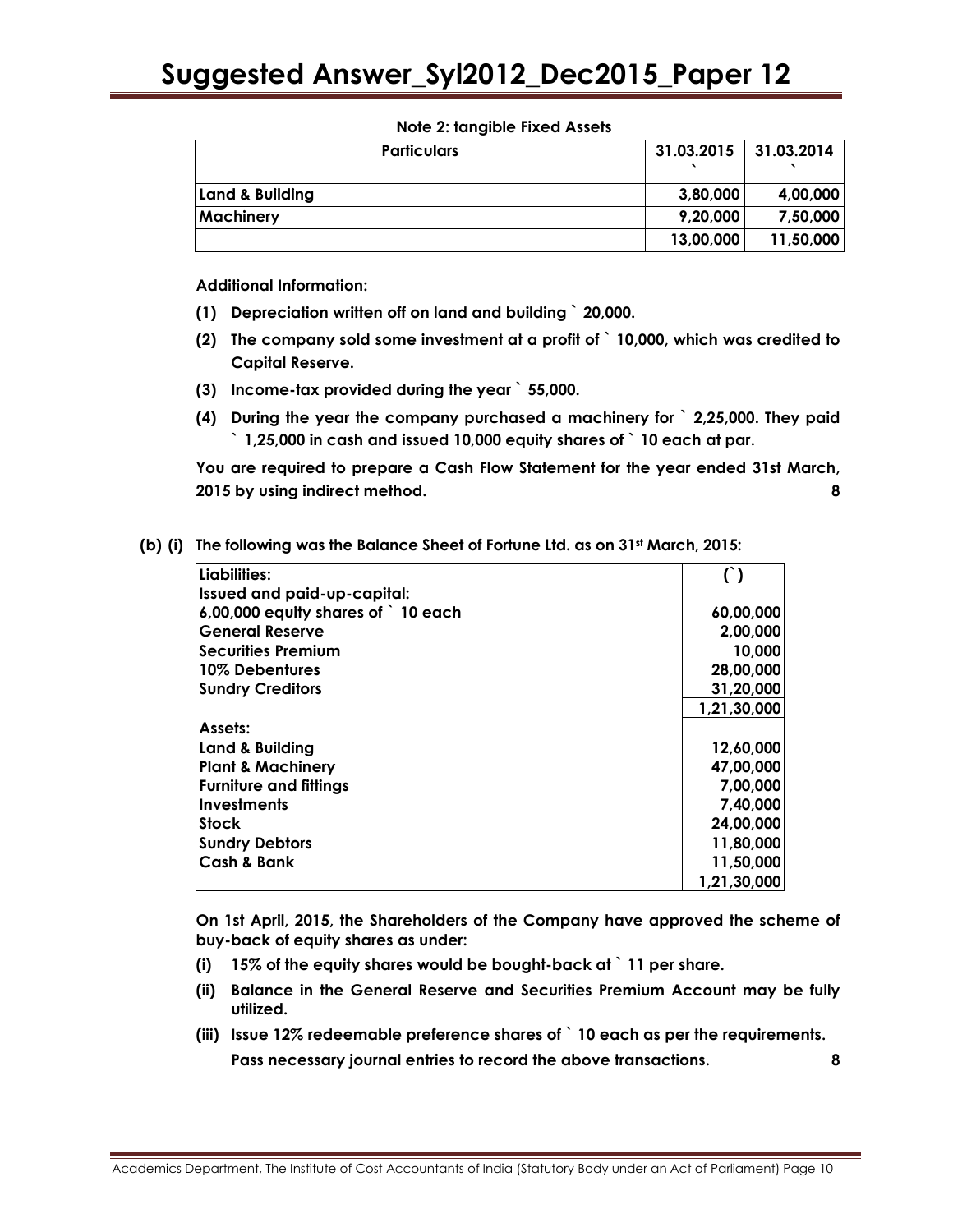(ii) The following particulars of SQL Ltd. which went into voluntary liquidation,

You are required to prepare the Liquidator's Final Statement of Account.

- (1) Cash with liquidators (after all assets are realized and secured Creditors and Debenture holders are paid) is ` 3,75,000.
- (2) Preferential creditors to be paid ` 17,500.
- (3) Other unsecured creditors ` 1,15,000 to be paid.
- (4) 2,500,10% preference shares of ` 100 each fully paid up to be paid.
- (5) 1,500 equity shares of ` 100 each, ` 75 per shares paid up to be paid as calculated.
- (6) 3,500 equity shares of ` 100 each, ` 60 per shares paid up to be paid as calculated.
- (7) Liquidator's remuneration is 2% on payments to preferential and other unsecured creditors. 8
- (c) (i) VEG LTD. decided to take over the whole business of SDA LTD. on the basis of following Balance Sheets as at March 31, 2015:

|    |                                        | <b>VBG</b> | <b>SDA</b>    |
|----|----------------------------------------|------------|---------------|
|    |                                        | LTD.       | LTD.          |
|    |                                        |            | $\mathcal{L}$ |
| L. | <b>Equity and Liabilities:</b>         |            |               |
|    | (i) Shareholders' funds:               |            |               |
|    | (a) Share capital                      |            |               |
|    | Equity shares of ` 10 each, fully paid | 2,70,000   | 2,01,650      |
|    | (b) Reserves and surplus               |            |               |
|    | <b>General reserve</b>                 | 43,000     | 27,495        |
|    | <b>Surplus</b>                         | 33,000     | 21,750        |
|    | (ii) Current liabilities               |            |               |
|    | Trade payables                         | 22,200     | 29,100        |
|    | <b>TOTAL</b>                           | 3,68,200   | 2,79,995      |
| Ш. | Assets:                                |            |               |
|    | (i) Non-current Assets                 |            |               |
|    | (a) Fixed Assets                       |            |               |
|    | Plant<br>(i)                           | 1,05,000   | 80,000        |
|    | (ii) Goodwill                          | 25,000     | 17,500        |
|    | (iii) Current assets                   |            |               |
|    | (a) Inventories                        | 45,750     | 41,250        |
|    | (b) Trade receivables                  | 1,43,450   | 86,450        |
|    | (c) Cash and cash equivalents          | 49,000     | 54,795        |
|    | <b>TOTAL</b>                           | 3,68,200   | 2,79,995      |

Additional Information:

- (1) Plant of VBG LTD. and SDA LTD. is worth ` 97,500 and ` 87,500 respectively.
- (2) Goodwill of VBG LTD. and SDA LTD. is to be valued at ` 37,500 and ` 25,000 respectively.
- (3) Stock of SDA LTD. is over-valued by 10% above its cost.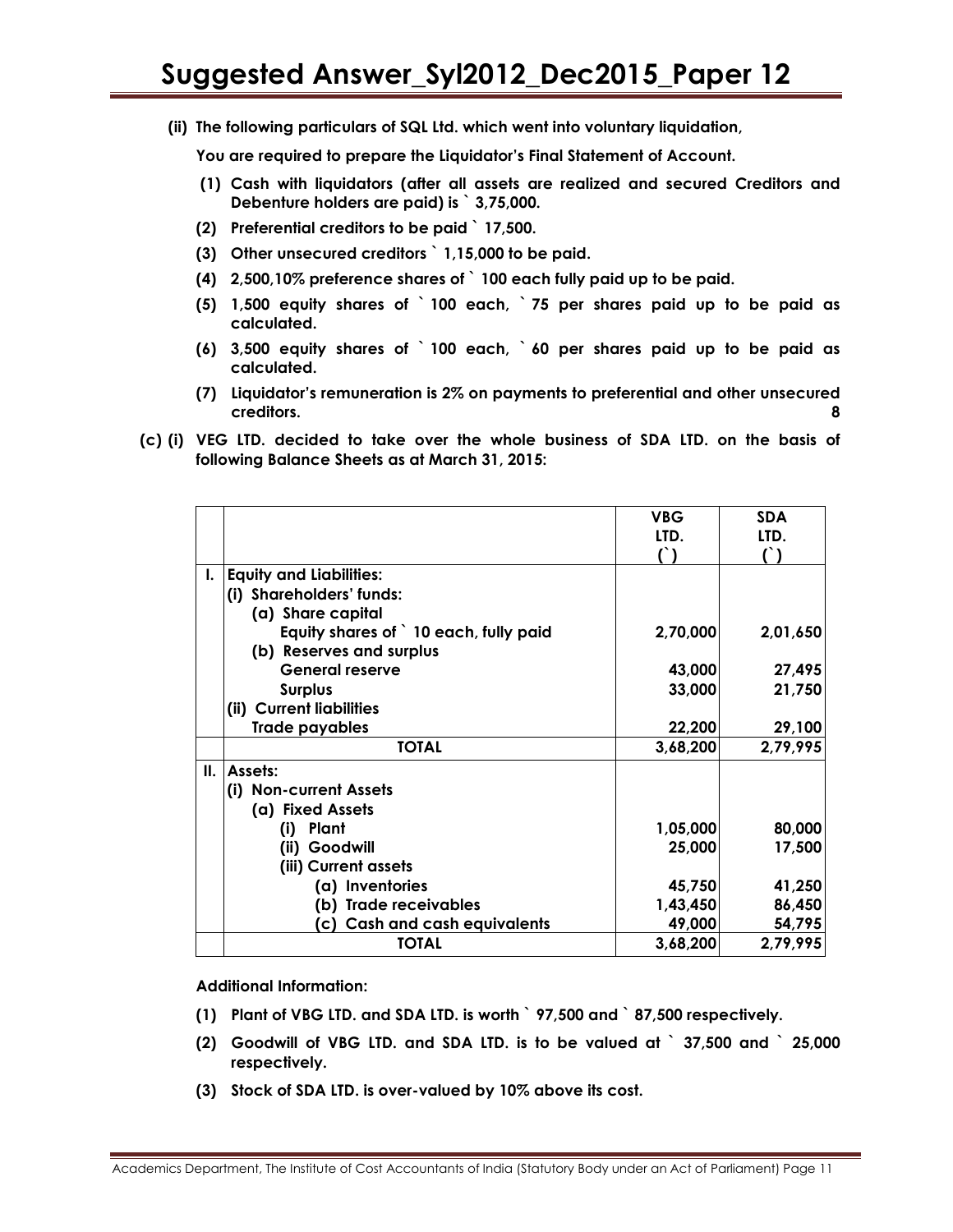- (4) VBG LTD. is taking over SDA LTD. by issue of shares at the intrinsic value.
- (5) All the Assets & Liabilities of SDA LTD. were incorporated in the books of VBG LTD. at fair value and Assets & Liabilities of VBG LTD. have been carried at carrying values only.

You are required to prepare post absorption Balance Sheet of VBG LTD. 8

### (ii) On 31st March, 2015 the extract of Balance Sheet of Nanu Limited was as follows:

Balance Sheet of Nanu Limited as at 31st March, 2015 (Extract)

|                                                      | Figures as at    |
|------------------------------------------------------|------------------|
|                                                      | 31st March, 2015 |
|                                                      |                  |
| I. EQUITY AND LIABILITIES                            |                  |
| (1) Shareholders' Funds                              |                  |
| (a) Share Capital                                    |                  |
| <b>Authorised</b>                                    |                  |
| <b>Issued and Subscribed</b>                         |                  |
| 440000 Equity Shares of `10 each                     | 44,00,000        |
| 12000, 7% Cumulative Preference Shares off ` 10 each | 12,00,000        |
| (b) Reserves and Surplus                             |                  |
| <b>Securities Premium</b>                            | 5,20,000         |
| <b>Less: Profit and Loss Account (Debit)</b>         | (10,00,000)      |
| <b>Less: Preliminary Expenses</b>                    | (1,00,000)       |
| (2) Current Liabilities                              |                  |
| <b>Creditors</b>                                     | 6,20,000         |
| Total                                                | 56,40,000        |
| II. ASSETS                                           |                  |
| (1) Non-Current Assets                               |                  |
| (a) Tangible Fixed Assets                            |                  |
| Land                                                 | 10,00,000        |
| <b>Building</b>                                      | 25,00,000        |
| Machinery,                                           | 10,40,000        |
| (b) Intangible Fixed Assets                          |                  |
| <b>Goodwill at cost</b>                              | 3,40,000         |
| (2) Current Assets                                   |                  |
| <b>Stock</b>                                         | 4,80,000         |
| <b>Debtors</b>                                       | 2,80,000         |
| Total                                                | 56,40,000        |

\* Dividend on preference shares is in arrear from 1st April, 2012.

The following terms were settled under a duly approved Capital Reduction Scheme:

- (a) Preference Shares to be reduced to ` 80 each fully paid and Equity Shares to ` 5 each fully paid.
- (b) One fully paid-up ` 5 equity share to be issued for every ` 10 of preference share dividend arrears.
- (c) Goodwill, Preliminary Expenses and debit balance of Profit and Loss Account to be written off. Securities premium account may be utilized for this purpose.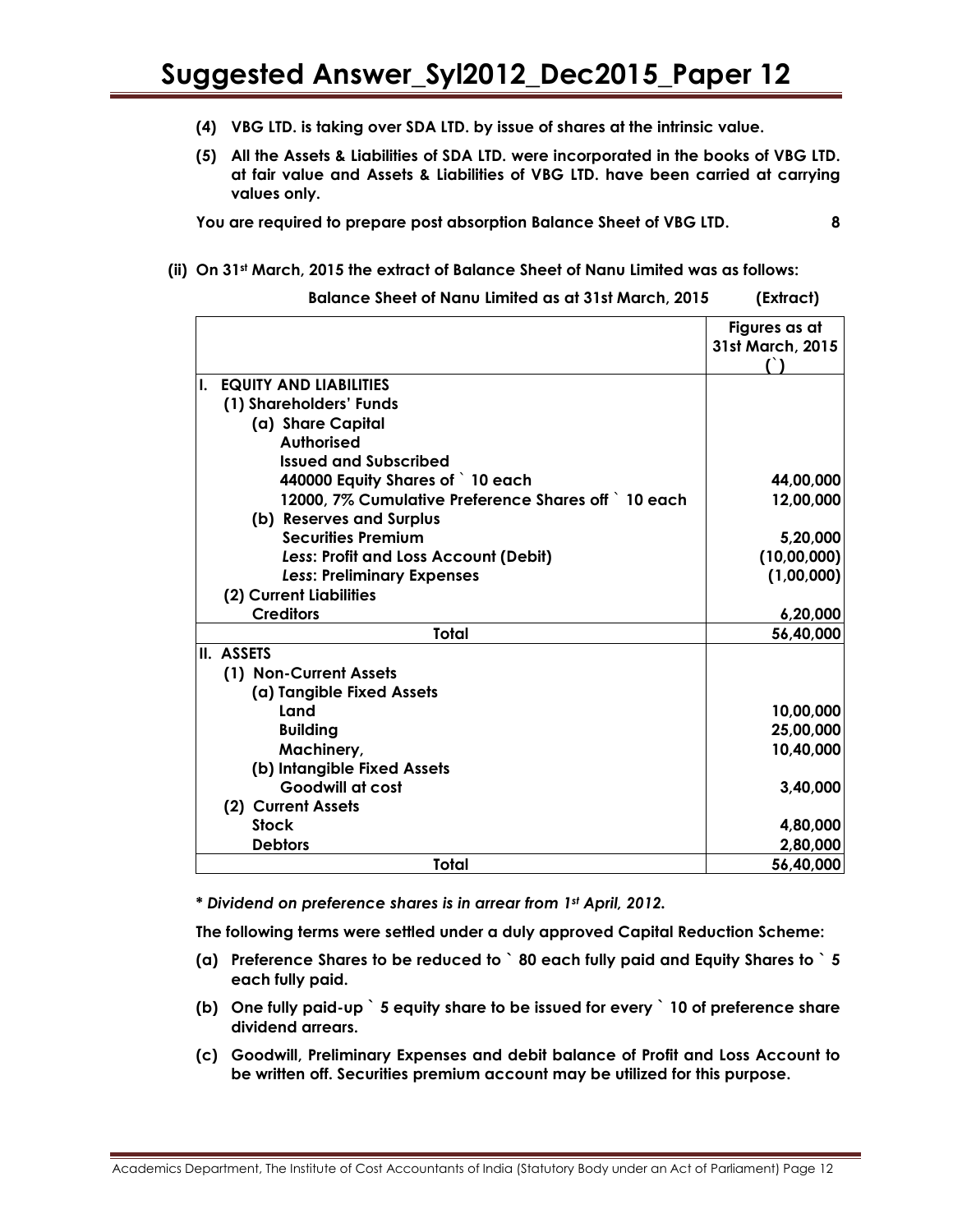(d) Building and Machinery to be written down to ` 15,80,000 and ` 7,20,000 respectively.

Give journal entries recording the above transactions.

Ignore dividend distribution tax. 8

### Answer:

### 3. (a) (i)

| Equity shares $3,00,000 \odot$ 2.50 - Cash Payment | 7,50,000               |
|----------------------------------------------------|------------------------|
| Equity Shares $(4,50,000 \times 15)$               | $\binom{67}{,}50,000$  |
|                                                    | <sup>1</sup> 75,00,000 |

| Dr.                       |           | <b>Realisation Account</b> | Cr.       |
|---------------------------|-----------|----------------------------|-----------|
| <b>Particulars</b>        | $\cdot$   | <b>Particulars</b>         | $\cdot$   |
| To Goodwill               |           | 5,00,000 By 9% Debentures  | 5,00,000  |
| To Tangible Fixed Assets  |           | 30,00,000 By Creditors     | 1,00,000  |
| To Stock                  |           | 10,40,000 By Anu Ltd.      | 75,00,000 |
|                           |           | (Purchase consideration)   |           |
| <b>To Debtors</b>         | 1,80,000  |                            |           |
| To Cash & Bank A/c        | 2,55,000  |                            |           |
| $(2,80,000 - 25,000)$     |           |                            |           |
| To Cash & Bank A/c (Exp.) | 25,000    |                            |           |
| To Profit on realization  | 31,00,000 |                            |           |
|                           | 81,00,000 |                            | 81,00,000 |

| Dr. | <b>Equity Shareholders' Account</b> |           |                                     | Cr.       |
|-----|-------------------------------------|-----------|-------------------------------------|-----------|
|     | <b>Particulars</b>                  |           | <b>Particulars</b>                  |           |
|     | To Preliminary expenses             |           | 50,000 By Equity Share capital      | 30,00,000 |
|     | To Equity Shares in Anu Ltd.        |           | 67,50,000 By Export Profit Reserves | 8,50,000  |
|     | To Cash & Bank A/c                  |           | 7,50,000 By General Reserves        | 50,000    |
|     |                                     |           | By P & L A/c                        | 5,50,000  |
|     |                                     |           | By Realization A/c                  | 31,00,000 |
|     |                                     | 75,50,000 |                                     | 75,50,000 |

| Dr. |                     | 9% Debentures Account     |          |
|-----|---------------------|---------------------------|----------|
|     | Particulars         | Particulars               |          |
|     | ITo Realization A/c | $5,00,000$ By Balance b/d | 5,00,000 |

| Dr.                |           | Anu Ltd. Account           |           |
|--------------------|-----------|----------------------------|-----------|
| <b>Particulars</b> |           | <b>Particulars</b>         |           |
| To Realization A/c |           | 75,00,000 By Share Capital | 67,50,000 |
|                    |           | By Bank A/c                | 7,50,000  |
|                    | 75,00,000 |                            | 75,00,000 |

Academics Department, The Institute of Cost Accountants of India (Statutory Body under an Act of Parliament) Page 13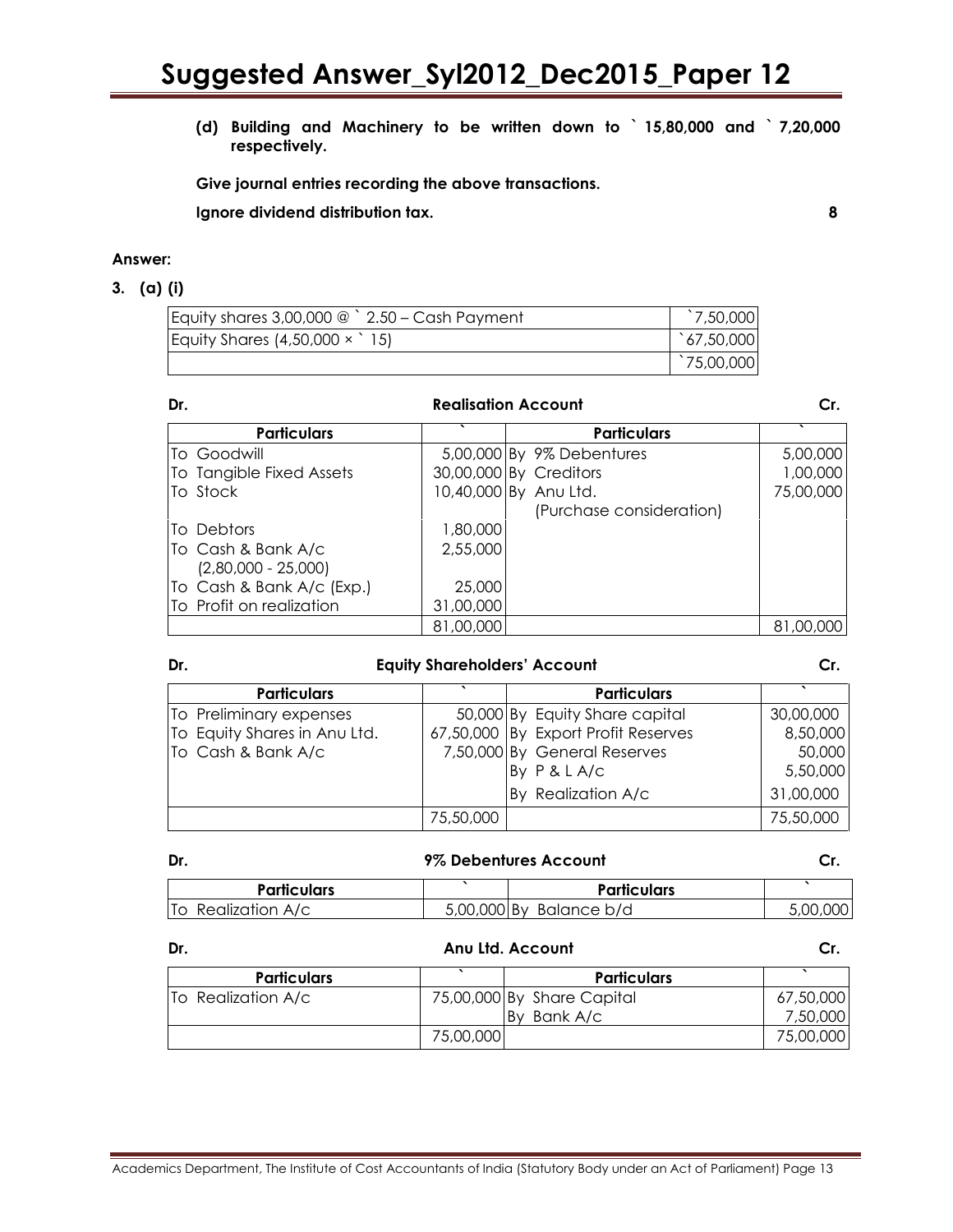| <b>Date</b>      | <b>Particulars</b>                                       |     | L.F. | Dr. $($ ) | Cr. ( )   |
|------------------|----------------------------------------------------------|-----|------|-----------|-----------|
| $\overline{1}$ . | <b>Business Purchase A/c</b>                             | Dr. |      | 75,00,000 |           |
|                  | To Liquidator of Srishti Ltd                             |     |      |           | 75,00,000 |
|                  | (Being business of Srishti Ltd. taken over)              |     |      |           |           |
| 2.               | Tangible Fixed Assets A/c                                | Dr. |      | 60,00,000 |           |
|                  | Stock A/c                                                | Dr. |      | 7,10,000  |           |
|                  | Debtors A/c                                              | Dr. |      | 1,80,000  |           |
|                  | Cash & Bank A/c                                          | Dr. |      | 2,55,000  |           |
|                  | Goodwill A/c (Bal. fig.)                                 | Dr. |      | 10,64,000 |           |
|                  | To Provision for Doubtful Debts A/c                      |     |      |           | 9,000     |
|                  | To Liability for 9% Debentures A/c                       |     |      |           | 6,00,000  |
|                  | To Creditors A/c                                         |     |      |           | 1,00,000  |
|                  | To Business Purchase A/c                                 |     |      |           | 75,00,000 |
|                  | (Being assets and liabilities taken over)                |     |      |           |           |
| 3.               | Amalgamation Adjustment A/c                              | Dr. |      | 8,50,000  |           |
|                  | To Export Profit Reserves A/c                            |     |      |           | 8,50,000  |
|                  | (Being Statutory Reserves taken over)                    |     |      |           |           |
| 4.               | Goodwill A/c                                             | Dr. |      | 50,000    |           |
|                  | To Bank A/c                                              |     |      |           | 50,000    |
|                  | (Liquidation Expenses reimbursed)                        |     |      |           |           |
| 5.               | Liquidator of Shristi Ltd. A/c                           | Dr. |      | 75,00,000 |           |
|                  | To Equity Share Capital A/c                              |     |      |           | 5,00,000  |
|                  | To Securities Premium A/c                                |     |      |           | 22,50,000 |
|                  | To Bank A/c                                              |     |      |           | 7,50,000  |
|                  | (Being purchase consideration discharged)                |     |      |           |           |
| 6.               | Liability for 9% Debentures (5,00,000 x 120/100) A/c Dr. |     |      | 6,00,000  |           |
|                  | Discount on Issue of Debetnrues A/c                      | Dr. |      | 25,000    |           |
|                  | To 8% Debetnrues (6,00,000 x 100/96) A/c                 |     |      |           | 6,25,000  |
|                  | (Being liability of debenture holder's discharged)       |     |      |           |           |

# (II) Journal of Anu Ltd.

# 3. (a) (ii) Cash Flow Statement for the year ended 31st March, 2015

| <b>Particulars</b>                                                | $\cdot$      | $\cdot$ |
|-------------------------------------------------------------------|--------------|---------|
| <b>Cash Flows from Operating Activities:</b>                      |              |         |
| Net Profit before tax for the year $\int$ 80,000 + $\int$ 55,000] | 1,35,000     |         |
| Add: Depreciation on machinery                                    | 55,000       |         |
| Depreciation on land & building                                   | 20,000       |         |
| Operating profit before change in working capital                 | 2,10,000     |         |
| Add: Decrease in Inventories                                      | 20,000       |         |
| Less: Increase in Trade Receivables                               | (20,000)     |         |
| Less: Decrease in Trade Payables                                  | (1,00,000)   |         |
| Cash generated from Operations                                    | 1,10,000     |         |
| Less: income tax paid                                             | (45,000)     |         |
| <b>Net Cash generated from Operating Activities</b>               |              | 65,000  |
| II. Cash flow from Investing Activities:                          |              |         |
| Purchase of machinery (2,25,000 - 1,00,000)                       | (1, 25, 000) |         |
| Sale of investment                                                | 60,000       |         |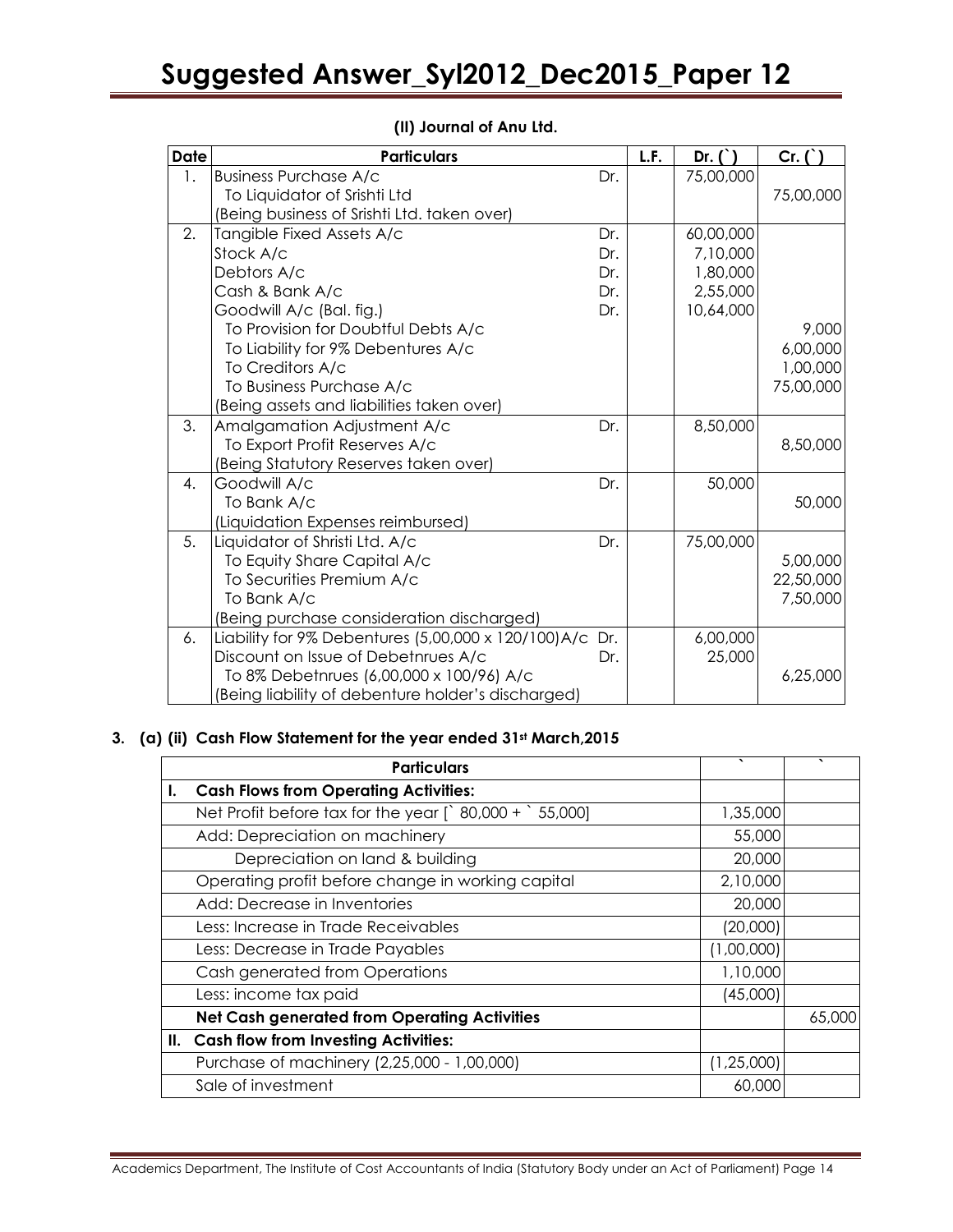| <b>Net Cash used in Investing Activities</b>                     |            | (65,000) |
|------------------------------------------------------------------|------------|----------|
| III. Cash flow from Financing Activities:                        |            |          |
| Issue of equity shares (2,50,000 - 1,00,000)                     | 1,50,000   |          |
| Repayment of long term loan                                      | (1,00,000) |          |
| <b>Net Cash generated from Financing Activities</b>              |            | 50,000   |
| Net Increase in Cash and Cash Equivalents                        |            | 50,000   |
| Cash and Cash Equivalents at the beginning (2,00,000 + 3,00,000) |            | 5,00,000 |
| Cash and Cash Equivalents at the end (1,40,000 + 4,10,000)       |            | 5,50,000 |

### Working Notes:

### 1. Machinery Account

| Dr.                         |          |                                     | Cr.      |
|-----------------------------|----------|-------------------------------------|----------|
| <b>Particulars</b>          |          | <b>Particulars</b>                  |          |
| To Balance b/d              |          | 7,50,000 By Depreciation (Bal.fig.) | 55,000   |
| To Bank A/c                 |          | 1,25,000 By Balance c/d             | 9,20,000 |
| To Equity Share Capital A/c | 1,00,000 |                                     |          |
|                             | 9,75,000 |                                     | 9,75,000 |

### 2. Provision for Taxation Account

| Dr.                    |          |                               | Cr       |
|------------------------|----------|-------------------------------|----------|
| <b>Particulars</b>     |          | <b>Particulars</b>            |          |
| To Bank A/c (Bal.fig.) |          | 45,000 By Balance b/d         | 50,000   |
| To Balance c/d         |          | 60,000 By Profit and Loss A/c | 55,000   |
|                        | 1,05,000 |                               | 1,05,000 |

### 3. Investment Account

| Dr.                    |         |                                 | Cr.      |
|------------------------|---------|---------------------------------|----------|
| <b>Particulars</b>     |         | <b>Particulars</b>              |          |
| To Balance b/d         |         | 1,00,000 By Bank A/c (Bal.fig.) | 60,000   |
| To Capital Reserve A/c |         | 10,000 By Balance c/d           | 50,000   |
| (Profit on sale of     |         |                                 |          |
| investments)           |         |                                 |          |
|                        | 10,000, |                                 | 1,10,000 |

### Answer:

### 3. (b) (i) Journal Entries in the Books of Fortune Ltd.

| <b>Particulars</b>              | Dr.      | Cr.      |
|---------------------------------|----------|----------|
| Equity Share Capital A/c<br>Dr. | 9,00,000 |          |
| Secuirties Premium A/c<br>Dr.   | 10,000   |          |
| General Reserve A/c<br>Dr       | 80,000   |          |
| To Equity Shareholders A/c      |          | 9,90,000 |

Academics Department, The Institute of Cost Accountants of India (Statutory Body under an Act of Parliament) Page 15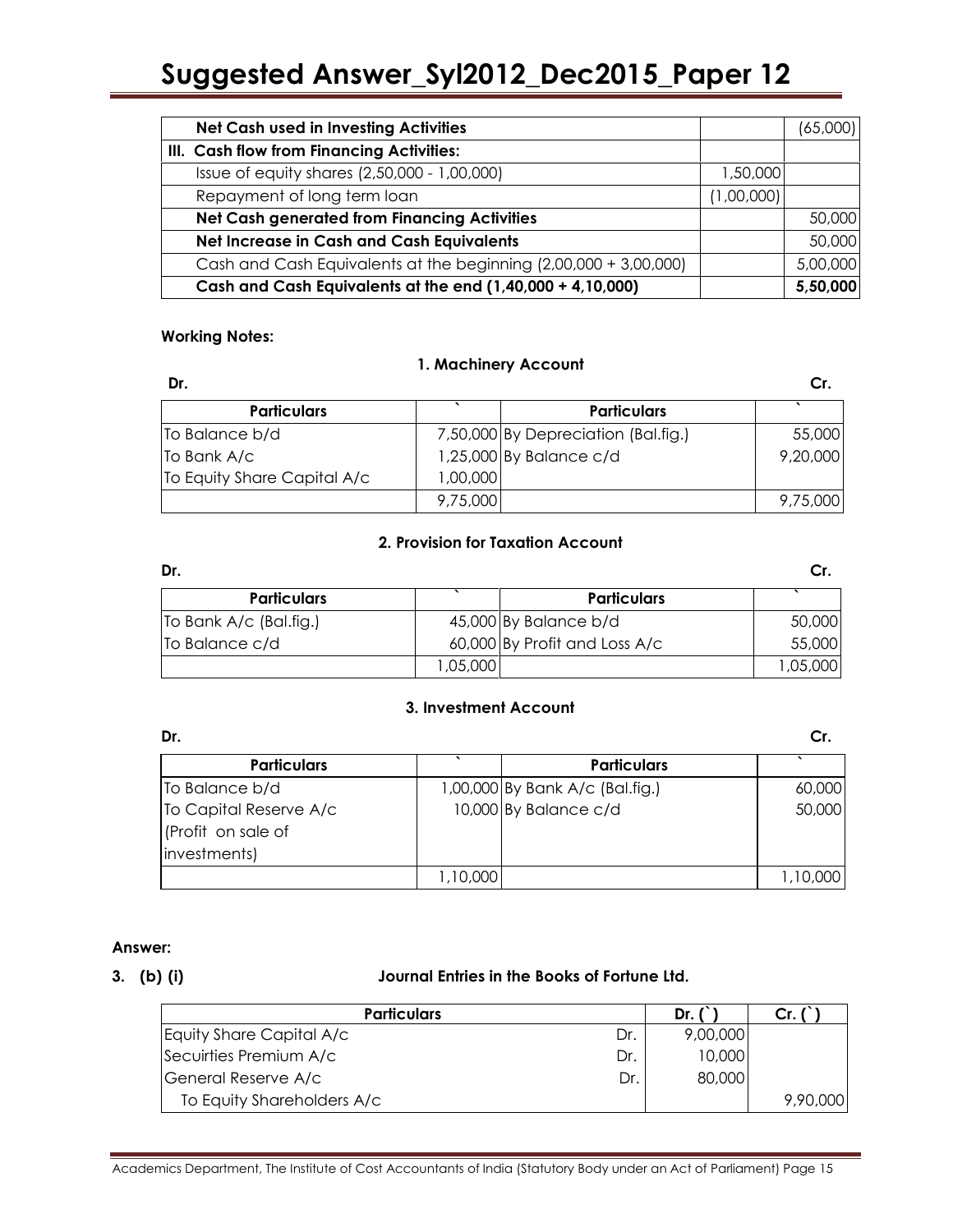| (Being the cancellation of equity shares on buy back and      |          |          |
|---------------------------------------------------------------|----------|----------|
| transfer of securities premium and balance from general       |          |          |
| reserve for payment of premium)                               |          |          |
| Bank A/c<br>Dr.                                               | 7,80,000 |          |
| To 12% Preference Share Capital A/c                           |          | 7,80,000 |
| (Being the issue of 78,000 12% preference shares of `10 each) |          |          |
| Shareholders A/c<br>Dr.                                       | 9,90,000 |          |
| To Bank A/c                                                   |          | 9,90,000 |
| (Being the buyback of 90,000 equity shares @ `11 each)        |          |          |
| General Reserve A/c<br>Dr.                                    | 1,20,000 |          |
| To Capital Redemption Reserve A/c                             |          | 1,20,000 |
| (Being the amount transferred from general reserves to meet   |          |          |
| buy-back requirement)                                         |          |          |

Note: As the nominal value of equity shares bought back is `9,00,000 and the balance available in General Reserve being `1,20,000 after transferring `80,000 to shareholders for payment of premium, 78,000, 12% redeemable preference shares of `10 each be issued in order to comply with the provisions of Section 69 of the Companies Act, 2013.

3. (b) (ii) Liquidator's Final Statement of Account

| <b>Particulars</b>           |          | <b>Particulars</b>                    |          |
|------------------------------|----------|---------------------------------------|----------|
| To Cash in hand              |          | 3,75,000 By Liquidator's Remuneration | 2,650    |
| To Cash at bank              | 22,855   | $(2\% \text{ on } 1,32,500)$          |          |
| (Amount received on call for |          | By Preferential creditors             | 17,500   |
| 3,500 equity shares $@$ 6.53 |          | By Unsecured creditors                | 1,15,000 |
| per share)                   |          | By Preference shareholders            | 2,50,000 |
|                              |          | By Equity shareholders                | 12,705   |
|                              |          | (Amount paid to holders of            |          |
|                              |          | 1,500 equity shares $@$ 8.47          |          |
|                              |          | per equity share)                     |          |
|                              | 3,97,855 |                                       | 3,97,855 |

### Workings:

Calculation of amount receivable from equity shareholders or payable to equity shareholders.

| <b>Particulars</b>                                    |          |          |
|-------------------------------------------------------|----------|----------|
| Cash in hand (Assets realized)                        |          | 3,75,000 |
| Less: Payments made:                                  |          |          |
| Liquidator's Remuneration                             | 2,650    |          |
| l Preference Creditors                                | 17,500   |          |
| <b>Unsecured Creditors</b>                            | 1,15,000 |          |
| <b>Preference Shareholders</b>                        | 2,50,000 | 3,85,150 |
|                                                       |          | 10,150   |
| Add: Amount payable to equity shareholders (paid up); |          |          |
| 1,500 equity shares of `100 each `75 paid up          | 1,12,500 |          |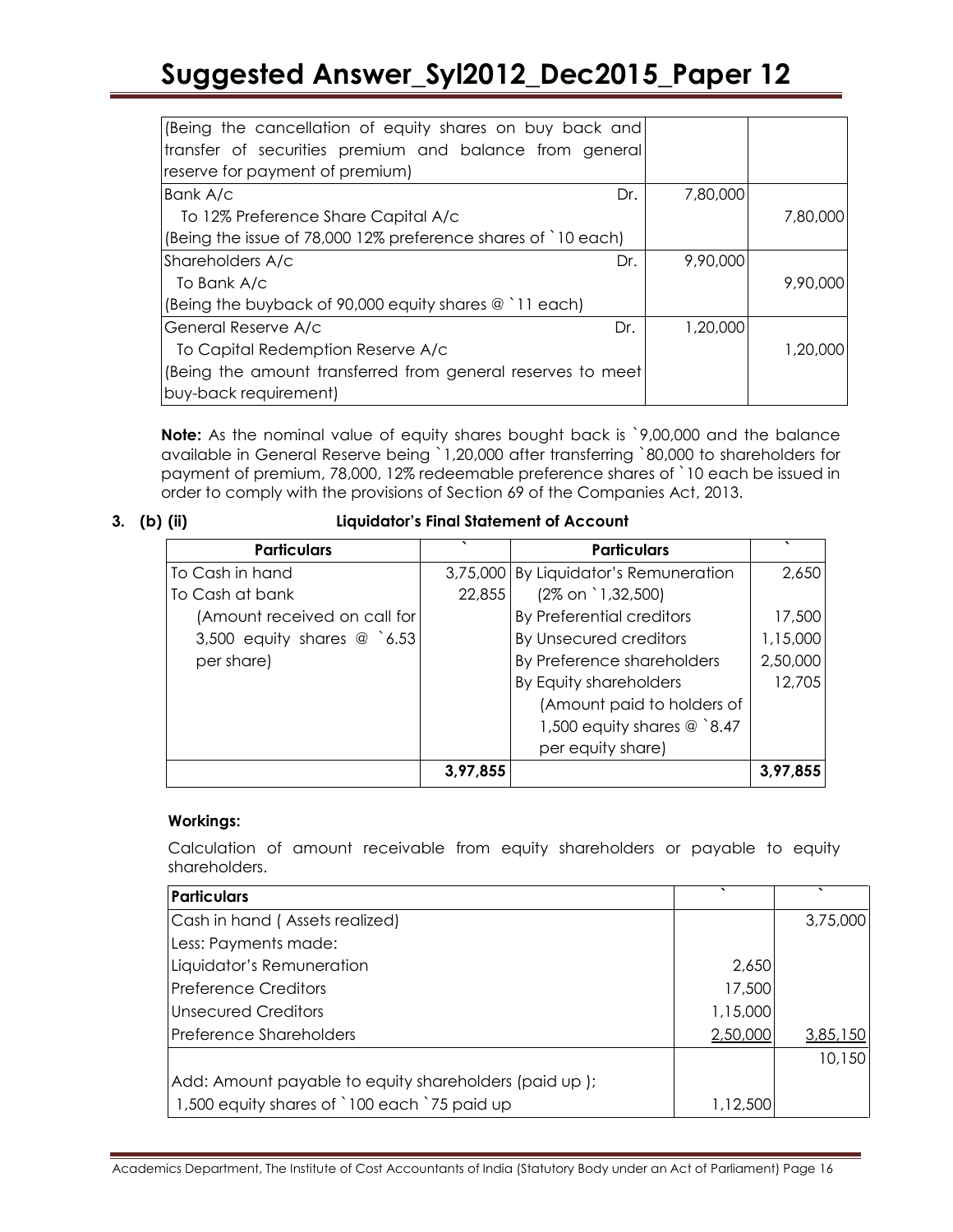| 3,500 equity share of `100 each `60 paid up equity | 2,10,000 |          |
|----------------------------------------------------|----------|----------|
|                                                    |          | 3,22,500 |
| Total loss to be borne by equity shareholders      |          | 3,32,650 |

No. of equity shares: 5,000 shares

Loss per equity shares  $\frac{3,32,650}{5,000}$  = `66.53

Amount receivable from 3,500 equity shareholder (`60 paid up)

 $= 3,500 \times \, \degree \, 6.53 = \, \degree \, 22,855$ 

Amount payable to 1,500 equity shareholders (`75 paid up)

 $= 1,500 \times \text{ } 8.47(75 - 66.53) = \text{ } 12.705$ 

### Answer:

3. (c) (i) Balance Sheet of VBG LTD. as on 31.03.2015

| <b>Particulars</b>                                   |              | 31.03.2015 | 31.03.2014 |
|------------------------------------------------------|--------------|------------|------------|
| <b>Equity and Liabilities</b>                        |              | in Lakhs   | in Lakhs   |
| Shareholders' Funds:<br>(1)                          |              |            |            |
| (a) Share Capital                                    | 1            | 4,71,340   |            |
| (b) Reserves & Surplus                               | $\mathbf{2}$ | 1,36,402   |            |
| <b>Current Liabilities:</b><br>(3)                   |              |            |            |
| Trade Payables - Sundry Creditors<br>(a)             |              | 51,300     |            |
| Total                                                |              | 6,59,042   |            |
| <b>Assets</b>                                        |              |            |            |
| Non-Current Assets:<br>(1)                           |              |            |            |
| (a) Fixed Assets:                                    |              |            |            |
| (i) Tangible Assets- Plant [1,05,000 +87,500]        |              | 1,92,500   |            |
| (ii) Intangible Assets - Goodwill $[25,000 + 24972]$ |              | 49,972     |            |
| Current Assets:<br>(2)                               |              |            |            |
| (a) Inventories - Stock                              |              | 82,875     |            |
| Trade Receivables - Debtors<br>(b)                   |              | 2,29,900   |            |
| (c) Cash & Cash Equivalents – Cash & Bank            |              | 1,03,795   |            |
| Total                                                |              | 6,59,042   |            |

### Notes to Balance Sheet:

| 1. Share Capital                            | 31.03.2015<br>$\hat{}$ in Lakhs | 31.03.2014<br>in Lakhs |
|---------------------------------------------|---------------------------------|------------------------|
| Authorised, Subscribed and Paid up Capital: |                                 |                        |
| [27,000+20134] Equity Shares of `10 each    | 4.71.340                        |                        |
| Total                                       |                                 |                        |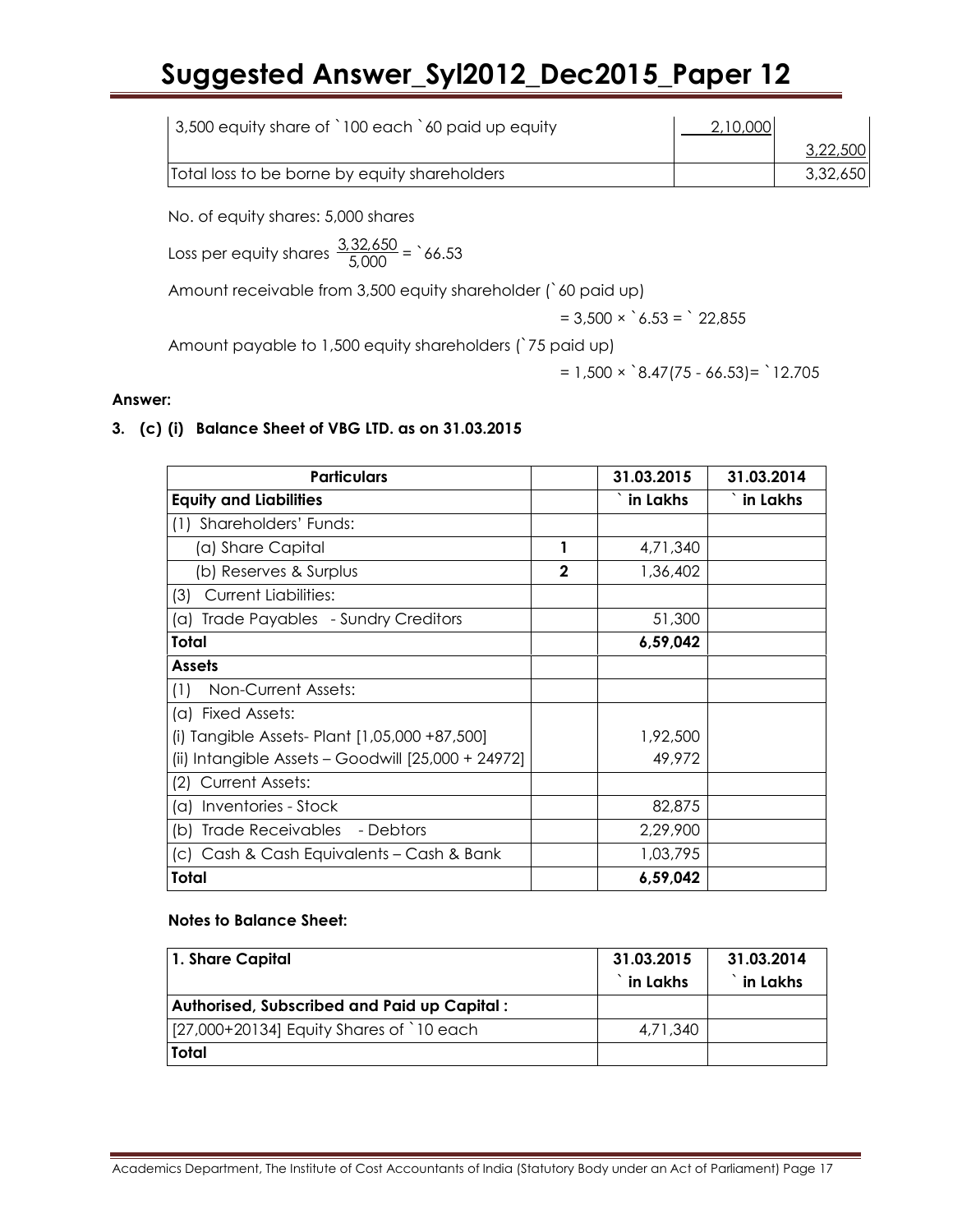| 2. Reserves and Surplus               | 31.03.2015<br><b>in Lakhs</b> | 31.03.2014<br>in Lakhs |
|---------------------------------------|-------------------------------|------------------------|
| (i) General Reserves                  | 43,000                        |                        |
| (ii) Security premium Reserve         | 60,402                        |                        |
| (iii) Surplus - Profit & Loss Account | 33,000                        |                        |
| Total                                 | 1,36,402                      |                        |

### Working Notes:

| <b>Particulars</b>           | <b>VBG LTD.</b> | SDA LTD. |
|------------------------------|-----------------|----------|
|                              |                 |          |
| Plant                        | 97,500          | 87,500   |
| Goodwill                     | 37,500          | 25,000   |
| Inventories                  | 45,750          | 37,125   |
| Trade receivables            | 1,43,450        | 86,450   |
| Cash & cash equivalents      | 49,000          | 54,795   |
| Total                        | 3,73,200        | 2,90,870 |
| Trade payables               | 22,200          | 29,100   |
| Net Assets (A)               | 3,51,000        | 2,61,770 |
| No. of equity shares (B)     | 27,000          | 20,165   |
| Intrinsic Value $(A \div B)$ | 13              | 12.98    |

Purchase consideration: (12.98/13 × 20,165) × 13 = 2,61,742.

### Calculation of Goodwill:

| <b>Particulars</b>                         |          |
|--------------------------------------------|----------|
| <b>Purchase Consideration paid</b>         | 2,61,742 |
| Less: Assets obtained except goodwill      | 2,36,770 |
| $[87,500 + 37125 + 86450 + 54795 - 29100]$ |          |
| Goodwill                                   | 249.     |

## 3. (c) (ii)

## Journal of Nanu Limited

| <b>Date</b> | <b>Particulars</b>                                     | F. | Amount<br>Dr. | Amount<br>Cr. |
|-------------|--------------------------------------------------------|----|---------------|---------------|
| 2015        | 100 7% Preference Share Capital A/c<br>Dr.             |    | 12,00,000     |               |
| April 1     | To `80 7% Preference Share Capital A/c                 |    |               | 9,60,000      |
|             | To Capital Reduction A/c                               |    |               | 2,40,000      |
|             | (Being Nominal Value of 12,000 preference shares       |    |               |               |
|             | reduced from ` 100 to ` 80 per share and the resultant |    |               |               |
|             | profit credited to capital reduction account)          |    |               |               |
| April 1     | 10 Equity Share Capital A/c<br>Dr.                     |    | 44,00,000     |               |
|             | To ` 5 Equity Share Capital A/c                        |    |               | 22,00,000     |
|             | To Capital Reduction A/c                               |    |               | 22,00,000     |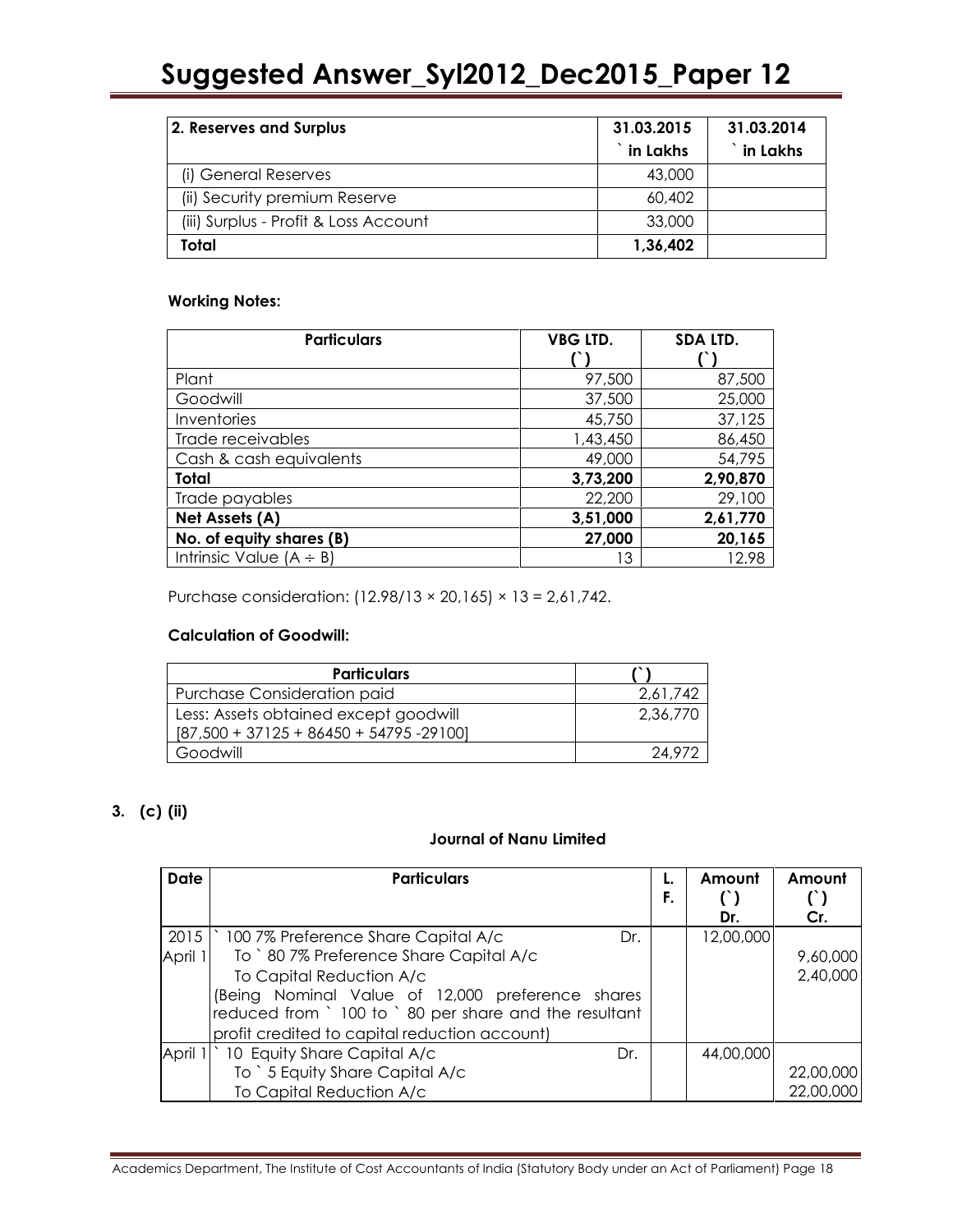| Being Nominal Value of 4,40,000 equity shares reduced<br>from ` 10 to ` 5 per share and the resultant profit |           |                      |
|--------------------------------------------------------------------------------------------------------------|-----------|----------------------|
| credited to capital reduction account)                                                                       |           |                      |
| April 1 Capital reduction A/c<br>Dr.                                                                         | 1,26,000  |                      |
| To Preference Share Dividend A/c                                                                             |           | 1,26,000             |
|                                                                                                              |           |                      |
| $(12,00,000 \times \overline{100} \times 3 \times \overline{2})$                                             |           |                      |
| (Being Provision for preference share dividend to be                                                         |           |                      |
| paid to agreed amount of arrears made out of capital                                                         |           |                      |
| reduction Account).                                                                                          |           |                      |
| April 1 Preference Share Dividend A/c<br>Dr.                                                                 | 1,26,000  |                      |
| To ` 5 Equity Share Capital A/c                                                                              |           | 1,26,000             |
| (Being 25200 Equity shares issued for payment of                                                             |           |                      |
| preference share dividend.)                                                                                  |           |                      |
| April 1 Securities Premium A/c<br>Dr.                                                                        | 5,20,000  |                      |
| To Capital reduction A/c                                                                                     |           | 5,20,000             |
| (Being of Securities Premium A/c transferred to capital                                                      |           |                      |
| reduction account)                                                                                           |           |                      |
| April 1 Capital reduction A/c<br>Dr.                                                                         | 28,34,000 |                      |
| To Goodwill A/c                                                                                              |           | 3,40,000<br>1,00,000 |
| To Preliminary Expenses A/c<br>To Profit and Loss A/c                                                        |           | 10,00,000            |
| To Buildings A/c                                                                                             |           | 9,20,000             |
| To Machinery A/c                                                                                             |           | 3,20,000             |
| To Capital Reserve A/c                                                                                       |           | 1,54,000             |
| (Being losses written off and balance of capital                                                             |           |                      |
| reduction account transferred to capital<br>reserve                                                          |           |                      |
| account)                                                                                                     |           |                      |

| 4. Answer any two questions from $(a)$ , $(b)$ and $(c)$ : | $16 \times 2 = 32$ |
|------------------------------------------------------------|--------------------|
|                                                            |                    |

- (a) (i) In what way Cost Audit is an effective tool to Management and Auditor? 8
	- (ii) Discuss the methods of vouching following expenditures:
		- A. Preliminary Expenses
		- B. Research and Development Expenditures 4+4=8
- (b) (i) As Auditor of a Company how will you treat the following situations:
	- A. The company has sent semi-finished goods to third parties of further processing, which are lying with them at the end of the year.
	- B. Reclassification of long term investment as short term investment has been made at cost by the company on the date of classification. 4+4=8
	- (ii) A. In case the appointment of an Auditor is not ratified by the Shareholders at Annual General Meeting as required under provisions of Companies Act what recourse does the Company have?
		- B. Only material frauds should be made reportable and the materiality should be left to the discretion of Auditor. — Comment. 4+4=8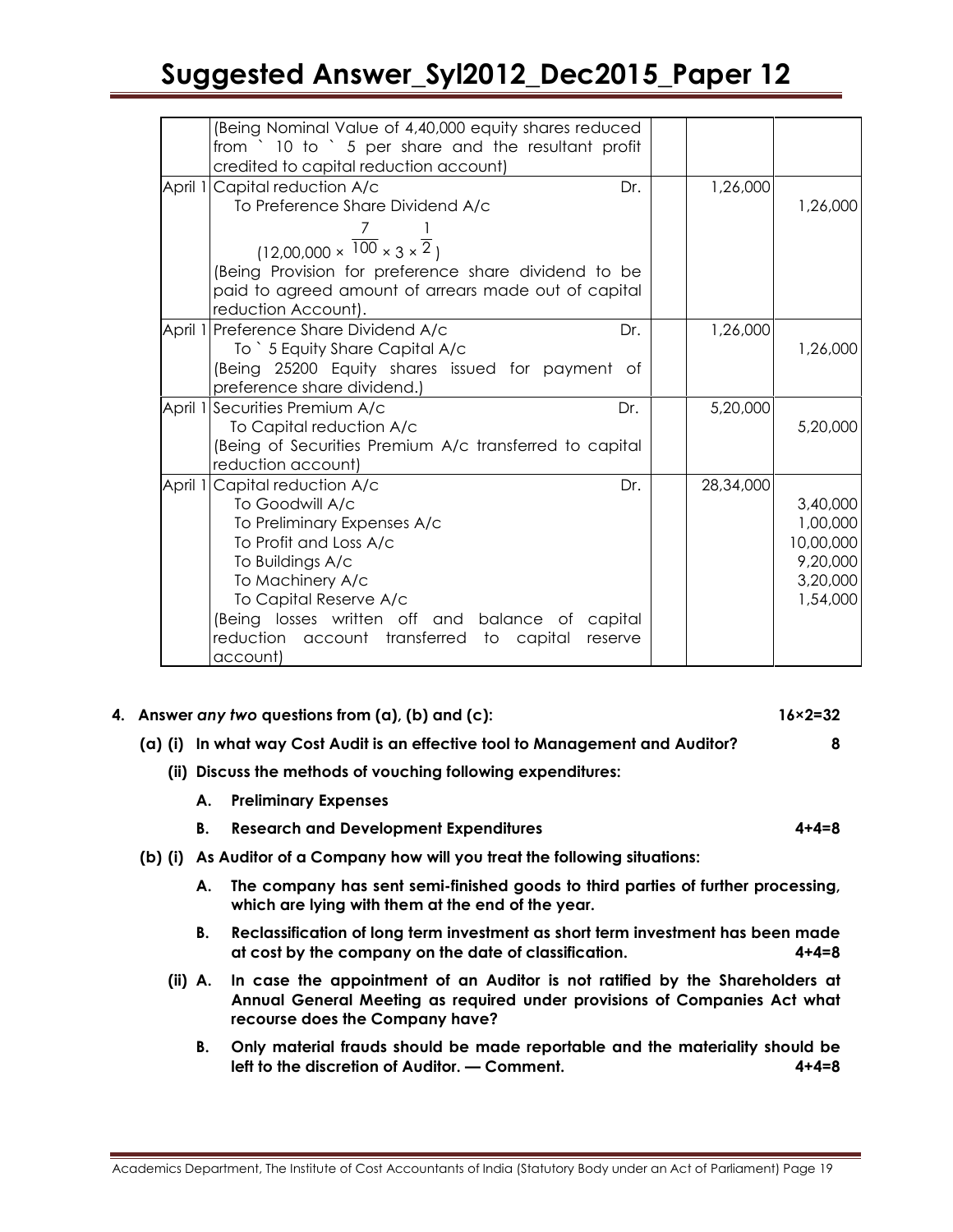- (c) (i) State the points that Auditor should consider at the time of verification of Contingent Liability. 8
	- (ii) Comment on the following:
		- A. 'Information system Audit evaluates asset safeguarding, data integrity system effectiveness and system efficiency'.
		- B. 'Quality assurances are of prime importance in Internal Audit'. 4+4=8

#### Answer:

4. (a) (i) Cost Audit is an effective tool for the Management, Society, Shareholders and Government

> In an audit process for verifying the cost of manufacture or production of any article, on the basis of accounts as regards utilisation of material or labour or other items of costs, maintained by the company, cost audit plays a vital role in discharging its relevant functions.

> Cost Audit has important functions to different categories of stakeholders. The details are given as under:

#### To the Management, this includes **—**

- Management gets reliable data for its day to day operations like price fixing, control, decision making, etc
- A close and continuous check on all wastages will be kept through a proper system of reporting to management
- Inefficiencies in the working of the company will be brought to light to facilitate corrective action
- Management by exception becomes possible through allocation of responsibilities to individual managers
- System of budgetary control and standard costing will be greatly facilitated o Reliable check on the valuation of closing stock and work in progress can be established
- Helps in detecting frauds and errors

It also includes the advantages to the shareholders —

- Cost audit ensures that proper records are kept as to purchases and utilisation of material and expenses incurred on wages, etc.
- It also makes sure that the valuation of closing stock and work-in-progress is on a fair basis.
- Shareholders are assured of a fair return on nether investment.

#### The advantages of Cost audit to Auditor would be:

• The auditor can determine scope of his audit and make audit program after considering cost accounting system used in the organization.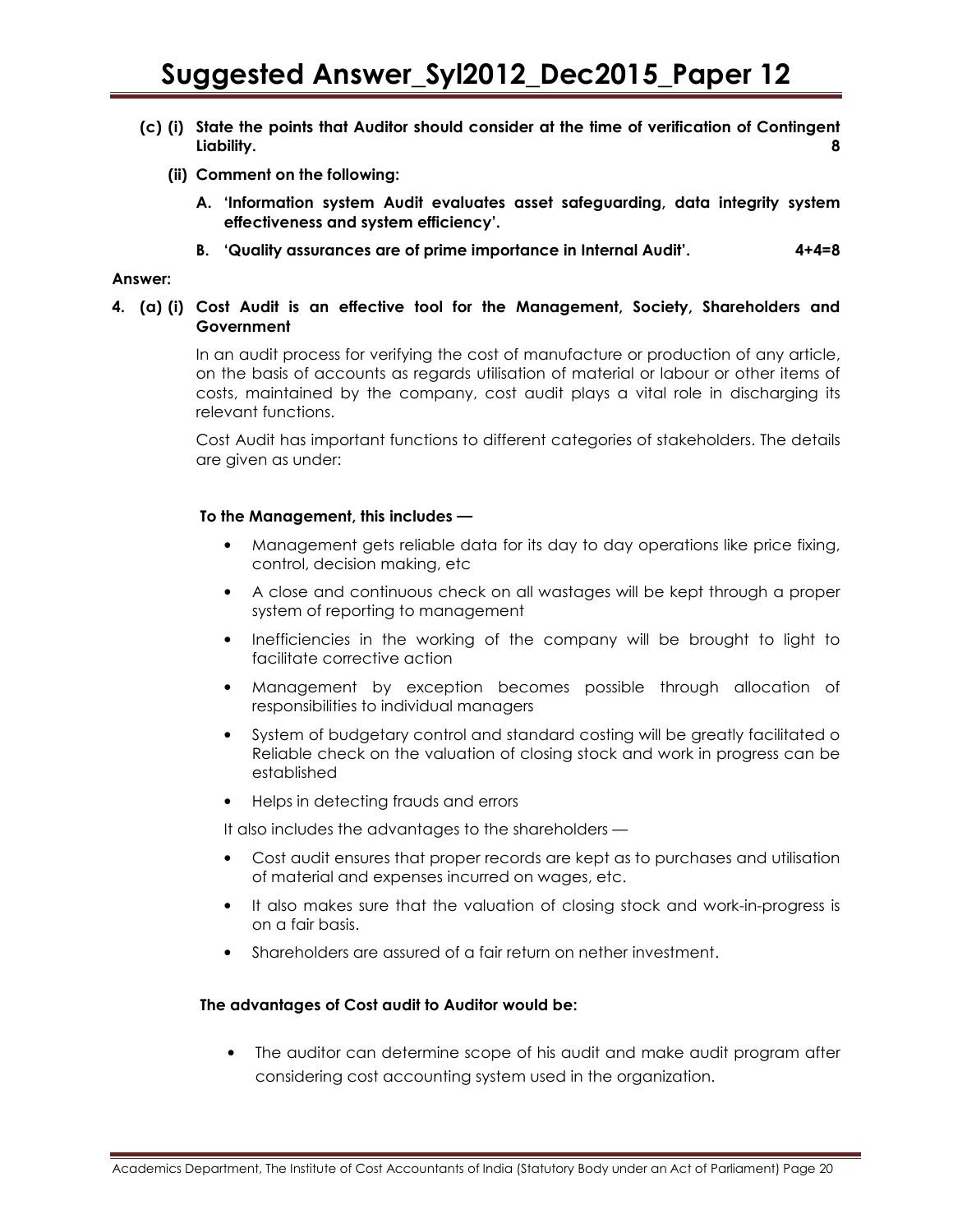- Audited cost data helps him to determine the value of stocks, remuneration of managerial personnel etc., with ease and accuracy.
- Data and statements of cost gives him sufficient data so that he can concentrate more on those aspects which are not under the purview of cost audit.

### (ii) A. Preliminary Expenses

The expenditure incidental to the creation and floating of a company includes stamp duties, registration fees, legal costs, accountants' fees, cost of printing, etc.

The check which needs to put into includes, namely:

- $\triangleright$  Check the contracts relating to preliminary expenses;
- $\triangleright$  If preliminary expenses incurred by promoters have been reimbursed to them by the company, the resolution of the Board of Directors and the power in the articles to make such reimbursement should be seen;
- Examine the bills and statements supporting each items of preliminary expenses;
- $\triangleright$  It should be seen that no expenses other than those which constitutes preliminary expenses are booked under this specific head. Te auditor can cross heck the amount of preliminary expenses with that disclosed in the prospectus, statutory report and the balance sheet;
- $\triangleright$  Check that any amount which is paid in excess of the amount disclosed in the prospectus should have been approved by the shareholders;
- $\triangleright$  Expenditure in connection with the preliminary expenses so far it has not been written off should be separately disclosed under the head "Miscellaneous Expenditure";
- $\triangleright$  Further see that underwriting commission and brokerage paid for shares and debentures should not be included under the head "Preliminary Expenses";

### B. Research and Development Expenditure

For undertaking vouching the payments of Research and Development, certain steps need to be undertaken. These are summarised as under:

- $\triangleright$  Ascertain the nature of research and development work to be carried out or that have already been carried out;
- $\triangleright$  If the expenses are routine development expenses, it should be seen that they are written off to the profit and loss account;
- $\triangleright$  Check whether the concerned research activity is authorised by the Board and has relevance to the objectives of the company;
- $\triangleright$  If any machinery and equipment have been bought specially for the purpose of research activity, the cost thereof, less the residual value should be appropriately debited to the Research and Development Account over the year of research;
- Ensure that the stipulations of AS 26 on Intangible Assets have been adhered to;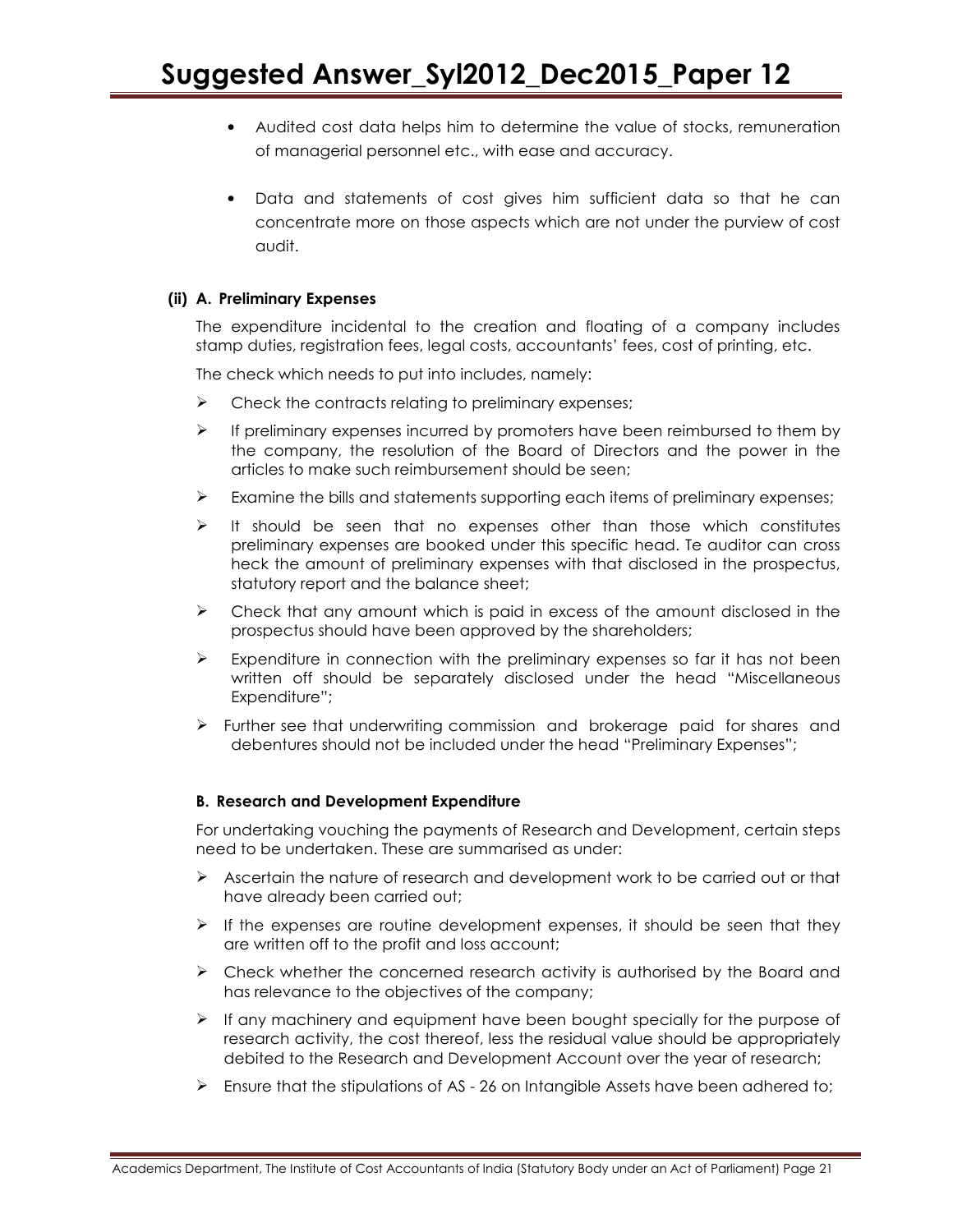- $\triangleright$  Tax benefit arising on the research and development expenses should be taken into consideration in creating tax provision;
- $\triangleright$  No expenses unrelated to the research and development programme should be allowed to be debited to Research and Development Account;

### Answer:

- 4. (b) (i) (A) Semi-finished goods being composite part of the inventories, normally, constitute significant item in case of any entity. It is the duty of the auditor to ensure that entire inventories which are owned by the enterprise exist on that date and valuation thereof is also proper. Since the semi-finished goods belong to the company, it is necessary to ensure that the same have been included for in valuation of inventories. The auditor should also obtain direct confirmation about the quantity of inventories lying with the processors at the end of the year. Also the auditor should see that the valuation has been made properly with reference to the stage of completion in respect of work-in-progress inclusive of expenses incurred in sending the goods for processing.
	- (B) The statement is false. As per AS-13, 'Accounting for Investments' the transfer should be at lower of cost and carrying amount of the investment at the date of reclassification of long term as short term investment.
	- (ii) (A) Explanation to Rule 3(7) of the Companies (Audit and Auditors) Rules, 2014 provides that if the appointment is not ratified by the members of the company, the Board of Directors shall appoint another individual or firm as its auditor or auditors after following the procedure laid down in this behalf under the Act.
		- (B) Section 143(12) casts duty on the auditor to report fraud to the Central Government. Rule 13(1) of the Companies (Audit and Auditors) Rules, 2014 states that for the purpose of sub-section (12) of section 143, in case the auditor has sufficient reason to believe that an offence involving fraud, is being or has been committed against the company by officers or employees of the company, he shall report the matter to the Central Government immediately but not later than sixty days of his knowledge.

### Answer:

### 4. (c) (i) The following points should keep in mind at the time of verification of Contingent Liabilities:

- 1. Obtain certificate about the contingent liabilities disclosed in the Balance Sheet, from a responsible officer.
- 2. Carefully examine whether such liabilities are in existence or not.
- 3. Check relevant documents to confirm the existence of contingent liability.
- 4. Verify the certified list given by responsible officer to ascertain whether there exists any contingent liability which may turn to be an actual liability.
- 5. Verify whether proper provision is made or not for the contingent liability turned out to be an actual liability.
- 6. Verify bill discounting register, investment register, minute book and other relevant records to establish the amount of contingent liability.